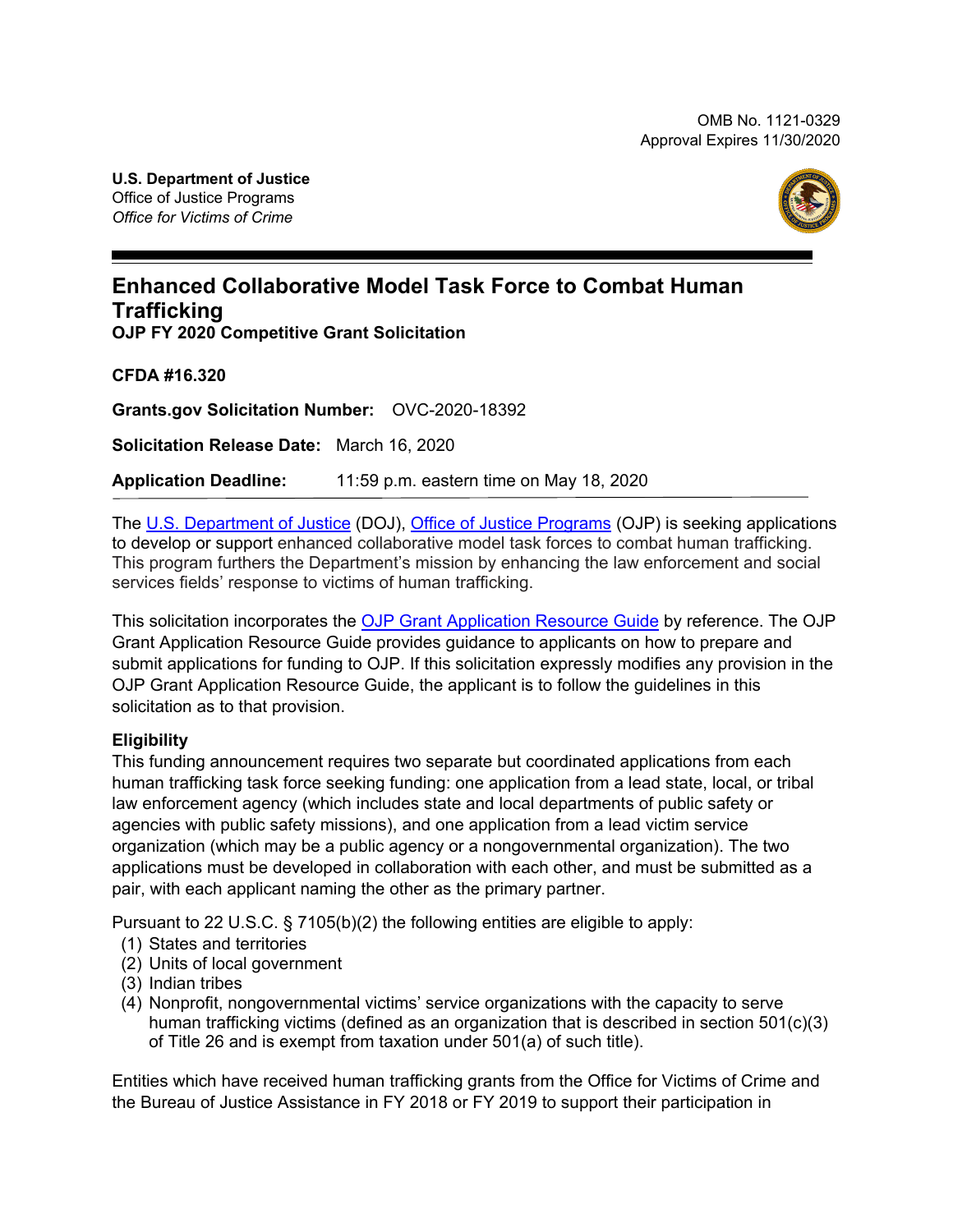multidisciplinary task forces are ineligible to apply unless the new proposed project would differ from or expand the existing funded project(s). EXCEPT, that the five task forces that received partial funding in FY 2019 (Heart of Texas Task Force, Hampton Roads Task Force, Tennessee Human Trafficking Task Force, Tulare County Human Trafficking Task Force, and New Hampshire Task Force) are eligible to apply for joint task force funding for the period 10/1/2020 through 9/30/2023, but, the application budget must justify and detail how a new FY 2020 grant, if awarded, will not duplicate any funds remaining under these previous awards.

All recipients and subrecipients must forgo any profit or management fee.

Nonprofit organizations that hold money in offshore accounts for the purpose of avoiding paying the tax described in 26 U.S.C. § 511(a) are not eligible to apply.

# **Contact Information**

For technical assistance with submitting an application, contact the Grants.gov Customer Support Hotline at 800–518–4726, 606–545–5035, at [https://www.grants.gov/web/grants/support.html,](https://www.grants.gov/web/grants/support.html) or at [support@grants.gov.](mailto:support@grants.gov) The Grants.gov Support Hotline operates 24 hours a day, 7 days a week, except on federal holidays.

An applicant that experiences unforeseen Grants.gov technical issues beyond its control that prevent it from submitting its application by the deadline must email the OVC contact identified below **within 24 hours after the application deadline** to request approval to submit its application after the deadline. Additional information on reporting technical issues appears under "Experiencing Unforeseen Grants.gov Technical Issues" in the "How To Apply" (Grants.gov) section in the [OJP Grant Application Resource Guide.](https://www.ojp.gov/funding/Apply/Resources/Grant-App-Resource-Guide.htm#howToApply)

For assistance with any other requirements of this solicitation, contact the National Criminal Justice Reference Service (NCJRS) Response Center: toll free at 800–851–3420; via TTY at 301–240–6310 (hearing impaired only); email to grants@ncirs.gov; fax to 301–240–5830; or web chat at https://webcontact.ncjrs.gov/ncjchat/chat.jsp. The NCJRS Response Center operates from 10:00 a.m.–6:00 p.m. eastern time, Monday through Friday, and from 10:00 a.m.–8:00 p.m. eastern time on the solicitation closing date.

# **Pre-Application Webinar**

OVC will conduct one pre-application webinar on Monday, March 30, 2020, from 1:00 p.m. to 2:00 p.m. eastern time. Participation in the webinar is optional. OVC staff will review the solicitation requirements and conduct a question and answer session with interested potential applicants. You may register for the webinar at [https://www.ovc.gov/grants/webinars.html.](https://www.ovc.gov/grants/webinars.html)

# **Deadline Details**

Applicants must register with Grants.gov at<https://www.grants.gov/web/grants/register.html> prior to submitting an application. All applications are due by 11:59 p.m. eastern time on May 18, 2020.

To be considered timely, an application must be submitted by the application deadline using Grants.gov, and the applicant must have received a validation message from Grants.gov that indicates successful and timely submission. OJP urges applicants to submit applications at least 72 hours prior to the application due date, to allow time for the applicant to receive validation messages or rejection notifications from Grants.gov, and to correct in a timely fashion any problems that may have caused a rejection notification.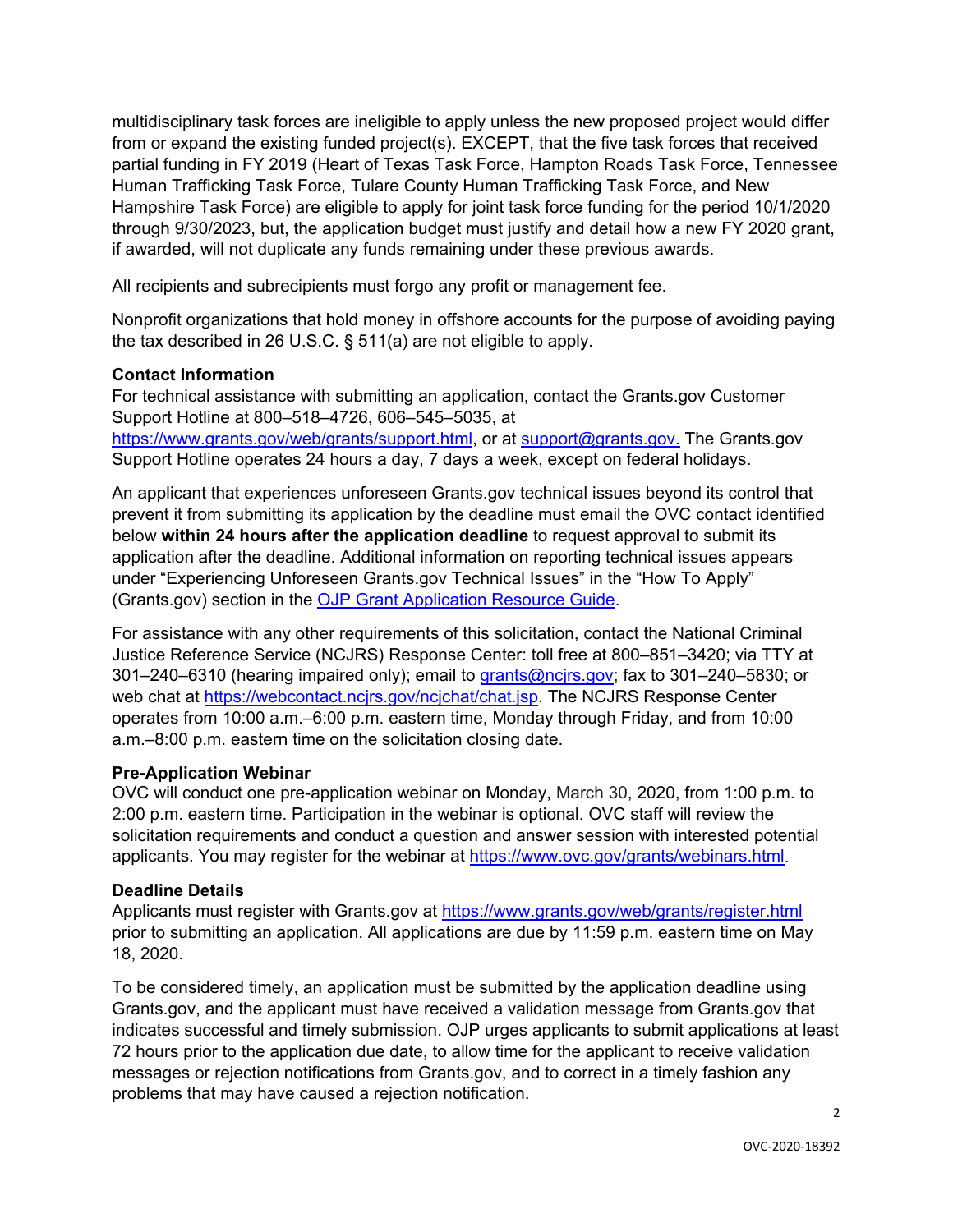An applicant must use the **Add Attachment** button to attach a file to its application. Do not click the paperclip icon to attach files. This action will not attach the files to the application. After adding an attachment, select the **View Attachment** button to confirm you attached the correct file. To remove the file, select the **Delete Attachment** button.

OJP encourages all applicants to read this [Important Notice: Applying for Grants in Grants.gov.](https://ojp.gov/funding/Apply/Grants-govInfo.htm)

For additional information, see the "How to Apply (Grants.gov)" section in the OJP Grant [Application Resource Guide.](https://www.ojp.gov/funding/Apply/Resources/Grant-App-Resource-Guide.htm#howToApply)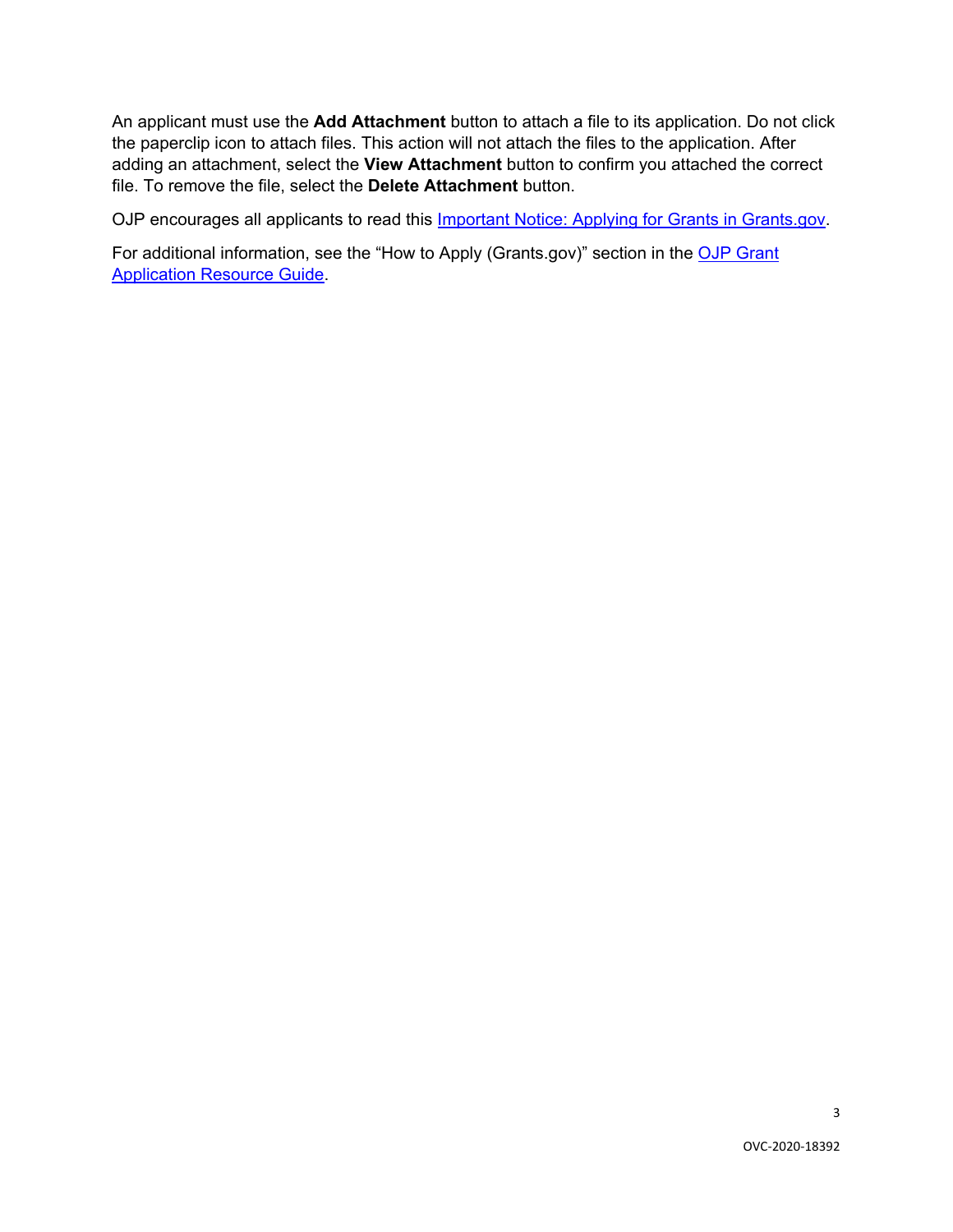# **Contents**

| Α. |                                                                                 |  |
|----|---------------------------------------------------------------------------------|--|
|    |                                                                                 |  |
|    |                                                                                 |  |
|    |                                                                                 |  |
|    |                                                                                 |  |
|    |                                                                                 |  |
|    | Information Regarding Potential Evaluation of Programs and Activities 11        |  |
| В. |                                                                                 |  |
|    |                                                                                 |  |
|    |                                                                                 |  |
|    |                                                                                 |  |
|    |                                                                                 |  |
|    |                                                                                 |  |
|    | Limitation on Use of Award Funds for Employee Compensation; Waiver12            |  |
|    | Prior Approval, Planning, and Reporting of Conference/Meeting/Training Costs 12 |  |
|    |                                                                                 |  |
| C. |                                                                                 |  |
| D. |                                                                                 |  |
|    |                                                                                 |  |
|    |                                                                                 |  |
| Е. |                                                                                 |  |
|    |                                                                                 |  |
|    |                                                                                 |  |
| F. |                                                                                 |  |
|    |                                                                                 |  |
|    |                                                                                 |  |
|    |                                                                                 |  |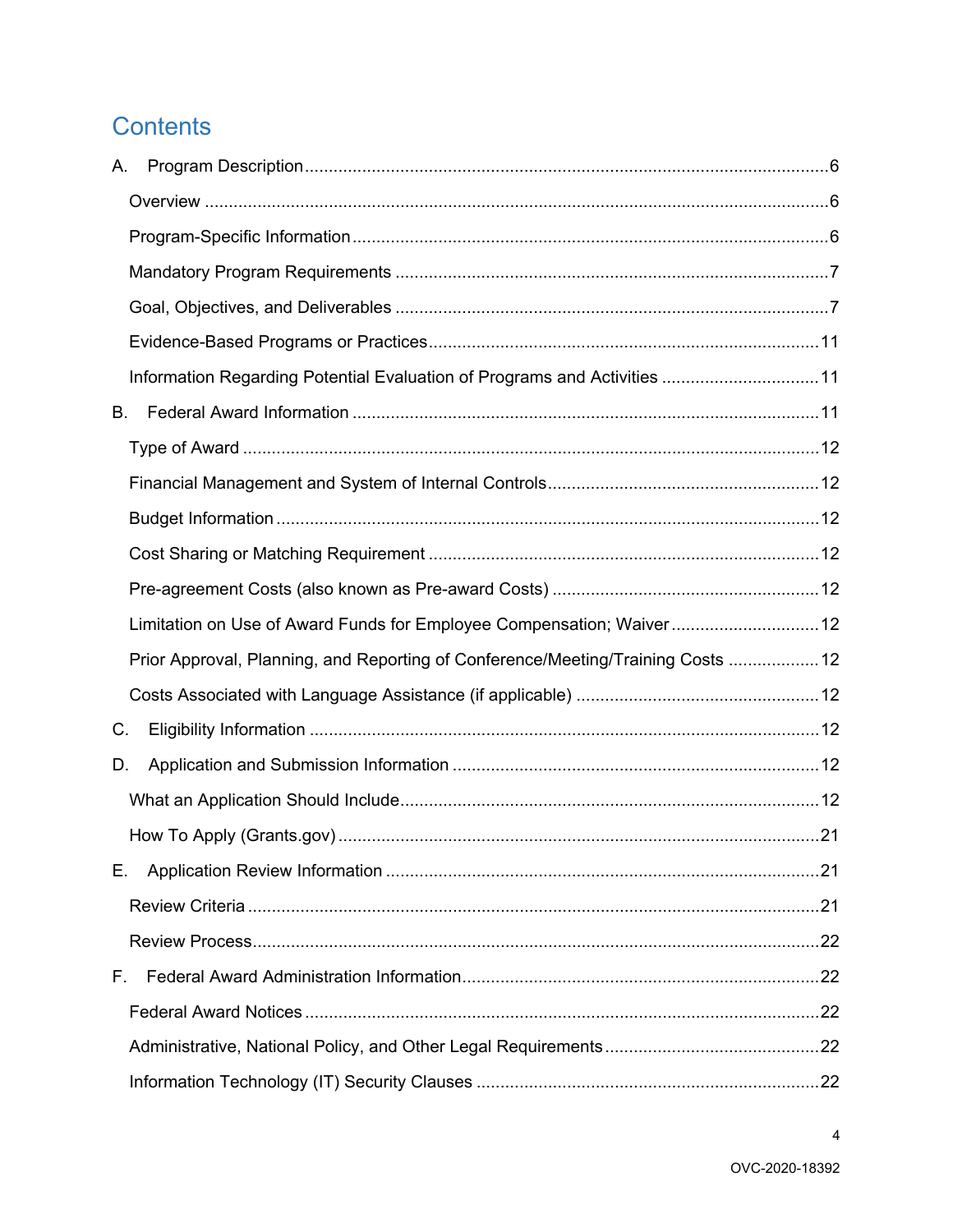| General Information About Post-Federal Award Reporting Requirements22 |  |
|-----------------------------------------------------------------------|--|
|                                                                       |  |
|                                                                       |  |
|                                                                       |  |
|                                                                       |  |
| Appendix A: Performance Measures Table for Victim Service Providers24 |  |
|                                                                       |  |
|                                                                       |  |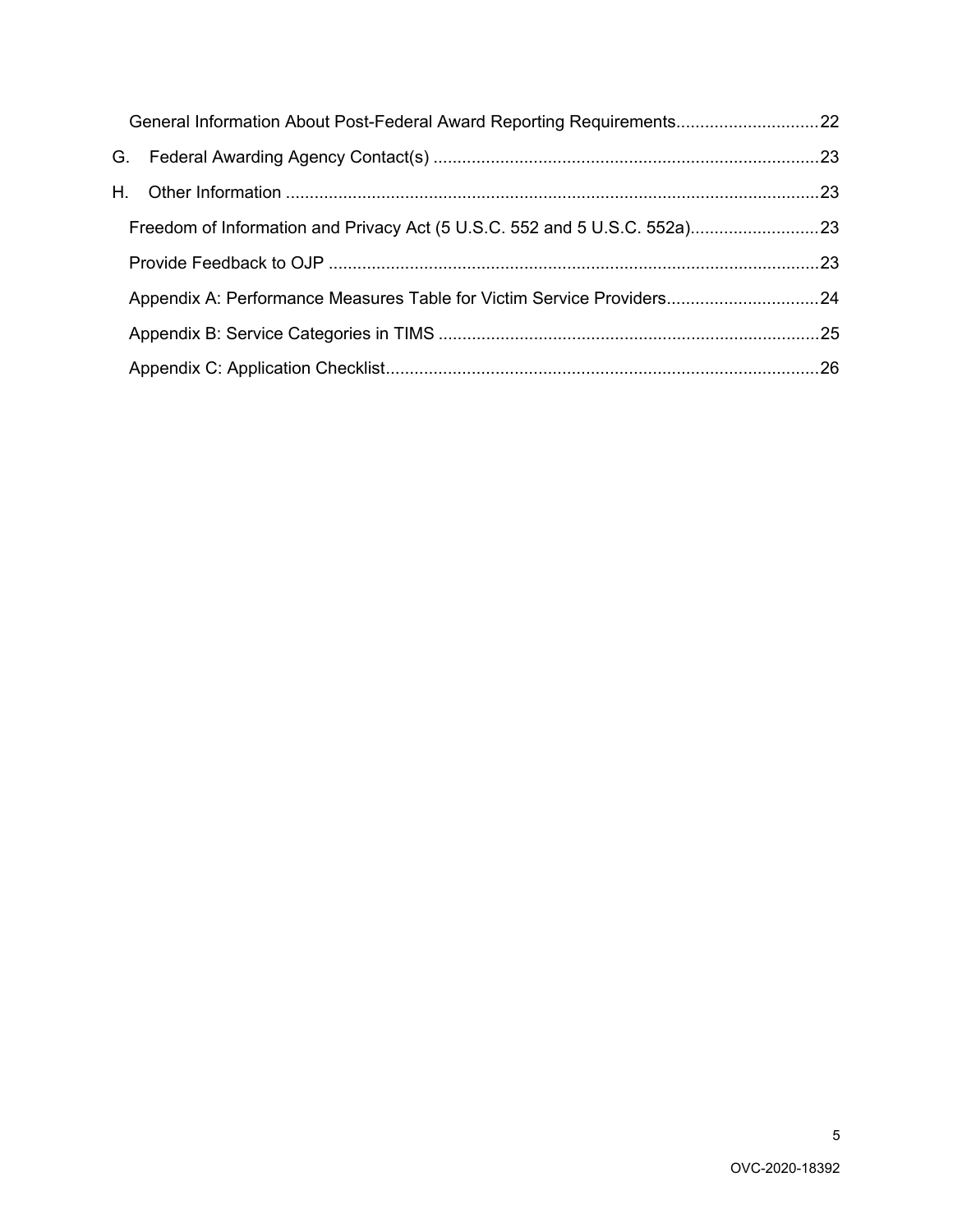# **OJP FY 2020 Enhanced Collaborative Model Task Force to Combat Human Trafficking**

# **(CFDA # 16.320)**

# <span id="page-5-0"></span>**Program Description**

# <span id="page-5-1"></span>**Overview**

The purpose of this solicitation is to support enhanced collaborative model task forces to combat human trafficking, as defined by the Trafficking Victims Protection Act (TVPA) of 2000. Each task force selected for funding will receive two separate grants: one from the Office for Victims of Crime (OVC) to a victim service partner, and one from the Bureau of Justice Assistance (BJA) to a state, local, or tribal law enforcement agency partner.

Purpose Area 1 of this program will support new task forces (that have not received OJP task force funding since FY 2017).

Purpose Area 2 will support existing task forces (that are fully operational and have task force structures and protocols in place), including those that have received OJP task force funding prior to FY 2018, have been operational for a minimum of 3 years, and are working towards expanding their existing efforts.

**Statutory Authority:** The statutory authority for this program is 22 U.S.C. § 7105(b)(2).

# <span id="page-5-2"></span>**Program-Specific Information**

The purpose of this program is to develop, expand, or strengthen victim service programs for victims of human trafficking, to include enhancing the capacity of law enforcement and other stakeholders to identify victims and provide justice for those victims through the investigation and prosecution of their traffickers.

Under the TVPA, a victim of trafficking is defined as a person who has been subjected to a "severe form of trafficking in persons," which, as defined in 22 U.S.C. § 7102(11), means—

- sex trafficking in which a commercial sex act is induced by force, fraud, or coercion, or in which the person induced to perform such an act has not attained 18 years of age; or
- the recruitment, harboring, transportation, provision, or obtaining of a person for labor or services through the use of force, fraud, or coercion for the purpose of subjection to involuntary servitude, peonage, debt bondage, or slavery.

This program has two purpose areas:

Purpose Area 1: Development of Human Trafficking Task Forces will support human trafficking task forces that have recently formed and/or are still in the process of formalizing task force structure and protocols. Funding under this purpose area is intended to help task forces with critical first steps related to starting up a multidisciplinary task force. Successful applicants under Purpose Area 1 will dedicate the first 12–18 months of funding to formalizing task force structure, developing operational procedures, accessing professional development opportunities, delivering training to key stakeholders, and conducting a community assessment to identify potential areas of the community where sex and labor trafficking may be occurring.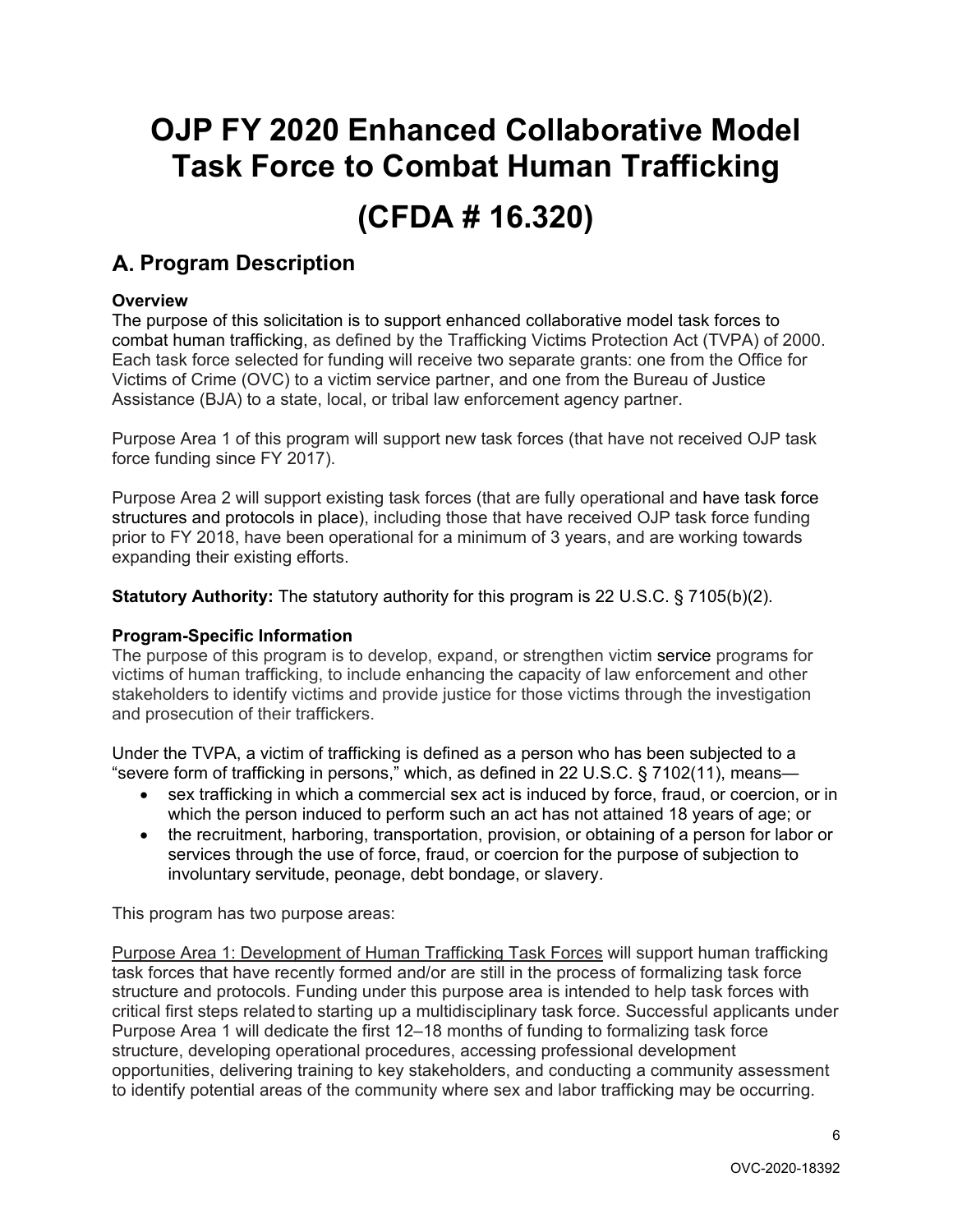Task forces that have never received funding under the Enhanced Collaborative Model Task Force Program and those that received funding prior to FY 2017 but do not meet the definition of an established task force (defined under Purpose Area 2 below) are eligible to apply.

Purpose Area 2: Expanding Human Trafficking Task Force Effectiveness will support established task forces that may have previously received funding under the Enhanced Collaborative Model Task Force Program for a grant that ends on or before September 30,2020; have strong task force leadership and structure; and have a history of identifying trafficking victims and prosecuting traffickers. Purpose Area 2 allows task forces to compete for funding to expand their task force operations and partnerships, implement task force sustainability plans, and assist OJP in building the capacity of other task forces in the field.

Applications must be from a law enforcement and victim services provider partnership that agree to increase access to an array of services for all human trafficking victims. They must also include a signed Memorandum of Understanding (MOU) between both entities as a required attachment to this application. (See [What An Application Should Include.](#page-11-11))

# <span id="page-6-0"></span>**Mandatory Program Requirements**

- 1. Submit the policies and procedures governing the task force provision of victim services to OVC, and any protocols that govern task force operations that relate to investigations and prosecution to BJA for review and approval (post award). Grantees must ensure their policies and procedures follow applicable federal and state laws protecting the civil rights of program participants and staff (post award).
- 2. Ensure that any persons working with trafficking victims are adequately licensed and/or trained to work with such victims, including by accessing OJP-supported training and technical assistance (TTA).

# <span id="page-6-1"></span>**Goal, Objectives, and Deliverables**

The primary goal of this program is to develop or sustain multidisciplinary task forces to combat human trafficking.

Objectives include—

- 1. developing or sustaining coordination of multidisciplinary human trafficking task force activities;
- 2. identifying victims of all types of human trafficking;
- 3. implementing victim-centered, trauma-informed, and collaborative approaches through the development of relevant task force protocols and training;
- 4. actively involving all task force partners in planning and executing proactive investigations and prosecutions;
- 5. investigating, referring, and prosecuting both sex and labor trafficking cases at the local, state, tribal, and federal levels;
- 6. assisting victims of sex trafficking and labor trafficking in achieving increased safety, independence, self-sufficiency, and well-being through the provision of appropriate services; and
- 7. conducting data collection and ongoing assessment activities to determine if the program is meeting stated goals and objectives.

To ensure effectiveness in achieving grant activities and deliverables, grantees will work closely with OJP and OJP's competitively selected TTA partners to participate in information-sharing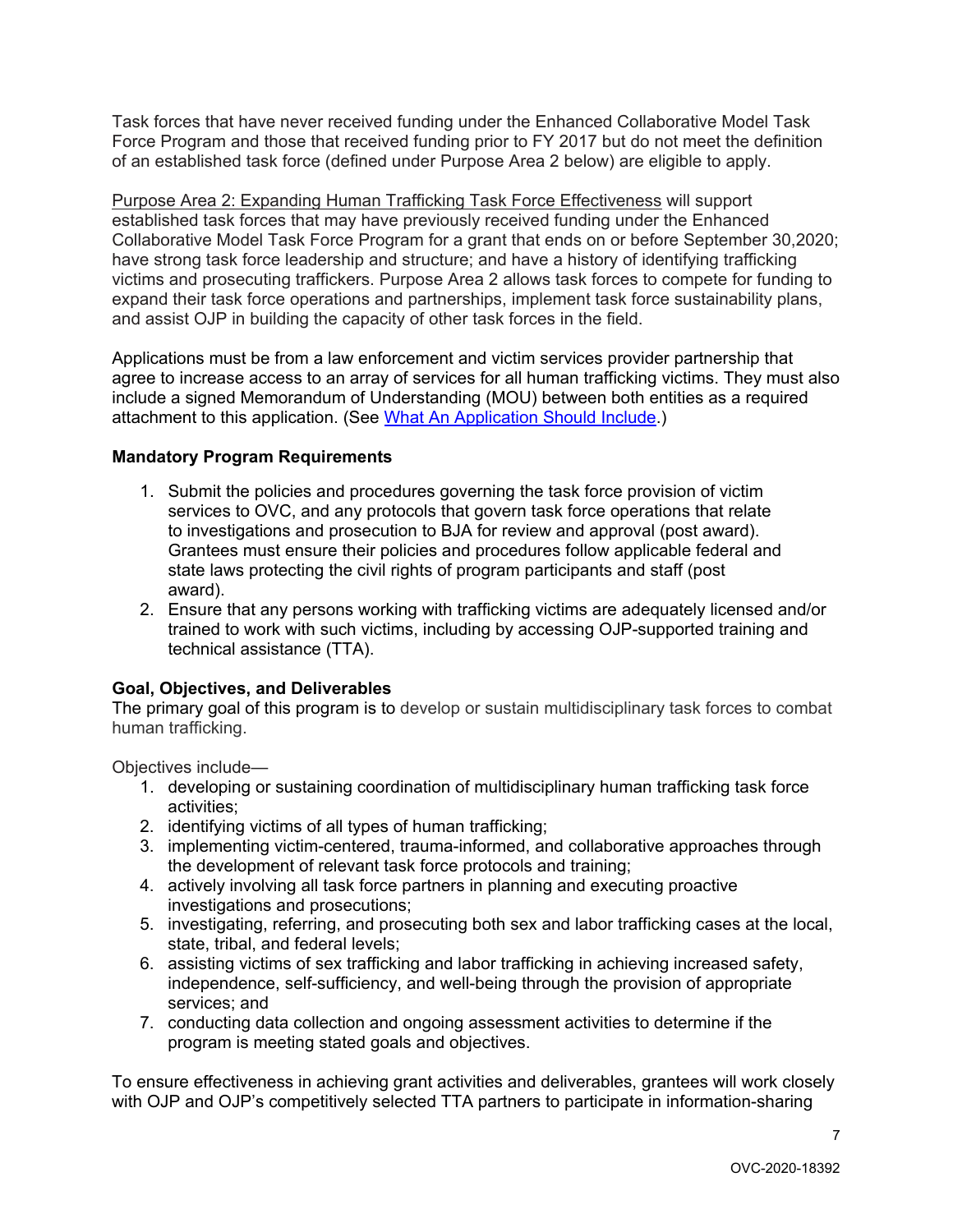sessions, engage in peer-to-peer learning exchanges regarding promising and effective practices, and receive subject matter expertise that is relevant to support investigating and prosecuting human trafficking cases, as part of a high-functioning, multidisciplinary task force. These TTA activities will support grantees in improving their capacities by addressing the objectives and mandatory activities of effective task force operations and completing quality deliverables in a timely manner. OJP anticipates that the multidisciplinary task forces and related law enforcement and prosecution personnel will be able to leverage TTA resources from a variety of federal agencies.

# **Purpose Area 1 Activities and Deliverables**

Task forces funded under this purpose area will:

- 1. Establish and formalize the task force leadership, membership, and structure to ensure broad membership from essential agencies (within 12–18 months of award acceptance). The grantee will submit a Memorandum of Understanding (MOU) to OJP documenting the personnel and structure of the task force.
- 2. Strengthen membership and structure of the task force.
- 3. Expand collaborative partnerships among federal, state, local, and tribal law enforcement, prosecution, nongovernmental, labor, and regulatory agencies and system- and community-based service providers.
- 4. Identify a full-time task force coordinator position to manage the day-to-day work of task force activities. The coordinator will manage partnership growth and sustainability and ensure completion of both the administrative and operational activities of the multidisciplinary task force. The coordinator may be supported from either the victim service provider agency or the law enforcement agency. [1](#page-7-0) Applicants may benefit from reviewing this webinar [resource](http://elearning-courses.net/iacp/html/index.cfm) on the role of a task force coordinator.
- 5. Conduct a data-driven community assessment, factoring in the experiences of task force stakeholders, to identify areas within the community where vulnerabilities for trafficking exploitation may be occurring.
- 6. Finalize and begin to implement task force protocols related to information sharing and confidentiality, referrals to/from law enforcement and victim service providers, communication and working with the media, and data collection and data sharing (within the second year of the award).
- 7. Jointly deliver targeted training and public awareness materials about sex trafficking and labor trafficking that have a shared message. Task forces should plan on leveraging existing training resources created by BJA and OVC TTA providers, such as *[Understanding Human Trafficking](https://www.ovcttac.gov/understandinghumantrafficking/)* and [Anti-Human Trafficking Training and Technical](https://www.theiacp.org/projects/anti-human-trafficking-training-and-technical-assistance)

(II) will be used to strengthen efforts to investigate and prosecute those who knowingly benefit financially from participation in a venture that has engaged in any act of human trafficking;

<span id="page-7-0"></span><sup>1</sup> If the task force coordinator is a law enforcement officer funded under the grant to the law enforcement agency, the following condition applies: Priority - In selecting recipients of grants under this paragraph that are only available for law enforcement operations or [task forces,](https://www.govinfo.gov/content/pkg/USCODE-2018-title22/pdf/USCODE-2018-title22-chap78-sec7105.pdf) the Attorney General may give priority to any applicant that files an attestation with the Attorney General stating that—

<sup>(</sup>i) the grant funds awarded under this paragraph—

<sup>(</sup>I) will be used to assist in the prevention of [severe forms of trafficking in persons;](https://www.law.cornell.edu/definitions/uscode.php?width=840&height=800&iframe=true&def_id=22-USC-406174299-1459509958&term_occur=999&term_src=title:22:chapter:78:section:7105)

<sup>(</sup>III) will be used to take affirmative measures to avoid arresting, charging, or prosecuting victims of human trafficking for any offense that is the direct result of their victimization; and

<sup>(</sup>IV) will not be used to require a victim of human trafficking to collaborate with law enforcement officers as a condition of access to any shelter or restorative services.

<sup>(</sup>ii) the applicant will provide dedicated resources for anti-human trafficking law enforcement officers for a period that is longer than the duration of the grant received under this paragraph.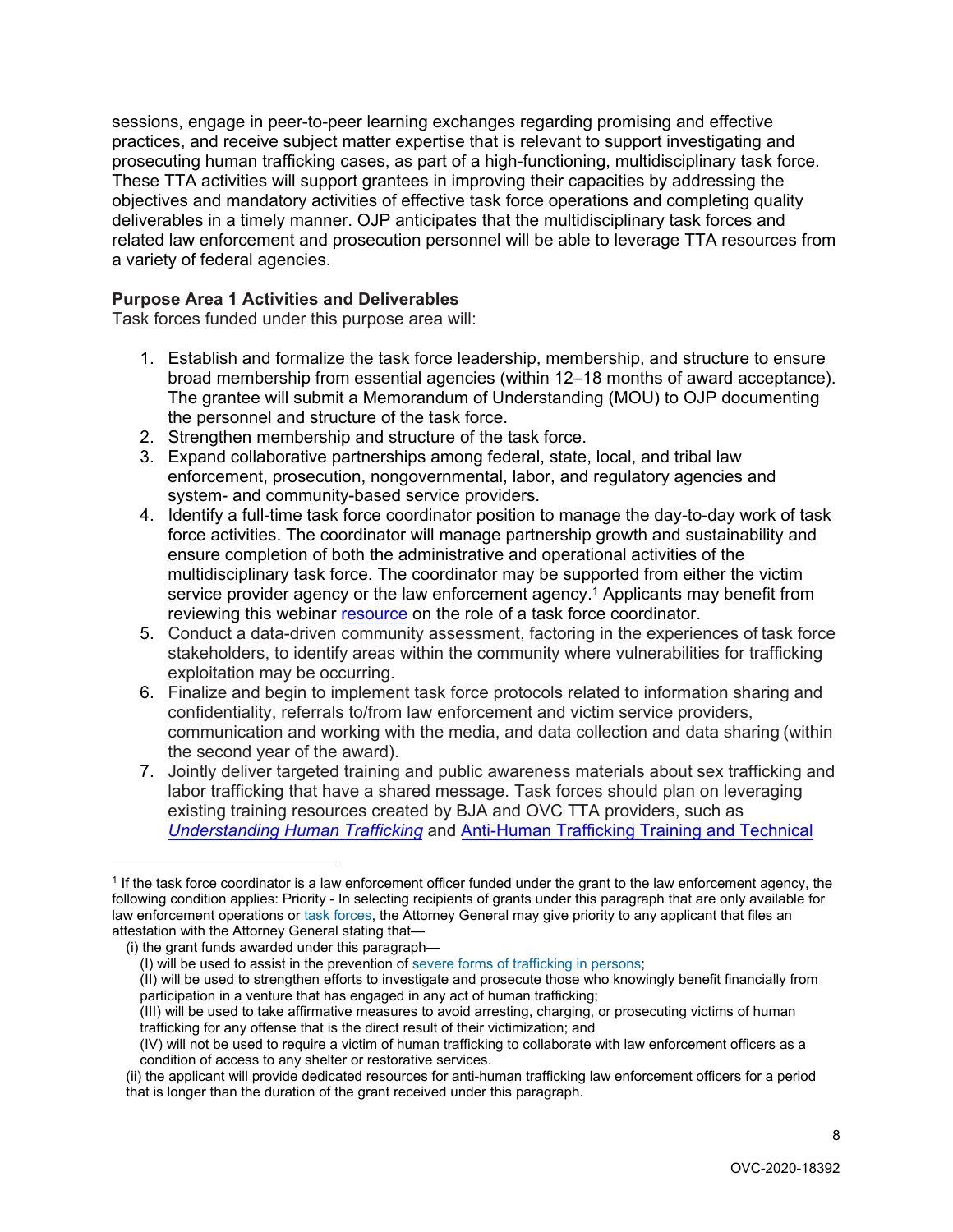[Assistance.](https://www.theiacp.org/projects/anti-human-trafficking-training-and-technical-assistance) Trainings will focus on identification of victims of sex trafficking and labor trafficking; trauma-informed care principles and practices, including trauma-informed protocols for identifying, screening, and interviewing victims of human trafficking; and victim-centered strategies for investigating and prosecuting human trafficking cases. OJP's technical assistance providers will review and consult on the content of planned task force trainings.

- 8. Provide (directly and through partnerships) an array of services that victims of sex and labor trafficking require to address their individualized needs for safety, security, and healing. See [Appendix B](#page-24-0) for the types of services that may be provided to trafficking victims under this award.
- 9. Conduct investigations and prosecutions of sex trafficking and labor trafficking crimes.<sup>[2](#page-8-0)</sup> A proactive investigation involves the use of more advanced investigative methods and criminal intelligence with preplanning and active collaboration from victim service providers, prosecutors, and key multidisciplinary partners.
- 10. Assess task force performance and produce annual reports documenting task force efforts.
- 11. Send project staff to OJP required trainings and meetings.
- 12. Participate in technical assistance recommended by OJP.

# **Purpose Area 2 Activities and Deliverables**

Task forces funded under this purpose area will:

- 1. Refine task force protocols related to information sharing and confidentiality, referrals to/from law enforcement and victim service providers, communication and working with the media, and data collection and data sharing.
- 2. Strengthen and expand collaborative partnerships among federal, state, local, and tribal law enforcement, prosecution, nongovernmental, labor, and regulatory agencies and system- and community-based service providers.
- 3. Conduct investigations and prosecutions of sex trafficking and labor trafficking crimes. A proactive investigation involves the use of more advanced investigative methods and criminal intelligence with preplanning and active collaboration from victim service providers, prosecutors, and key multidisciplinary partners.
- 4. Provide (directly and through partnerships) an array of services that victims of sex and labor trafficking require to address their individualized needs for safety, security, and healing. See [Appendix B](#page-24-0) for the types of services that may be provided to trafficking victims under this award.
- 5. Jointly deliver targeted training and public awareness materials about sex trafficking and labor trafficking that have a shared message. Task forces should plan on leveraging existing training resources created by BJA and OVC TTA providers, such as *[Understanding Human Trafficking](https://www.ovcttac.gov/understandinghumantrafficking/)* and [Anti-Human Trafficking Training and Technical](https://www.theiacp.org/projects/anti-human-trafficking-training-and-technical-assistance) [Assistance.](https://www.theiacp.org/projects/anti-human-trafficking-training-and-technical-assistance) Trainings will focus on identification of victims of sex trafficking and labor trafficking; trauma-informed care principles and practices, including trauma-informed protocols for identifying, screening, and interviewing victims of human trafficking; and

<span id="page-8-0"></span><sup>&</sup>lt;sup>2</sup> Proactive investigations involve the use of more advanced investigative methods and criminal intelligence gathering and analysis. Proactive investigations involve in-depth pre-planning and active collaboration from victim service providers, prosecutors, and key multidisciplinary partners. Some examples of activities that would be considered proactive include: leveraging existing data sources and criminal intelligence gathering and analysis to target investigative strategies based upon the type of human trafficking crime (e.g., illicit massage businesses, trafficking of minors, labor trafficking), conducting concurrent financial investigations, outreach to vulnerable populations, community-oriented and awareness activities, and conducting assessments of available data on labor industries in the community such as prior safety or labor/wage violations or visa abuses.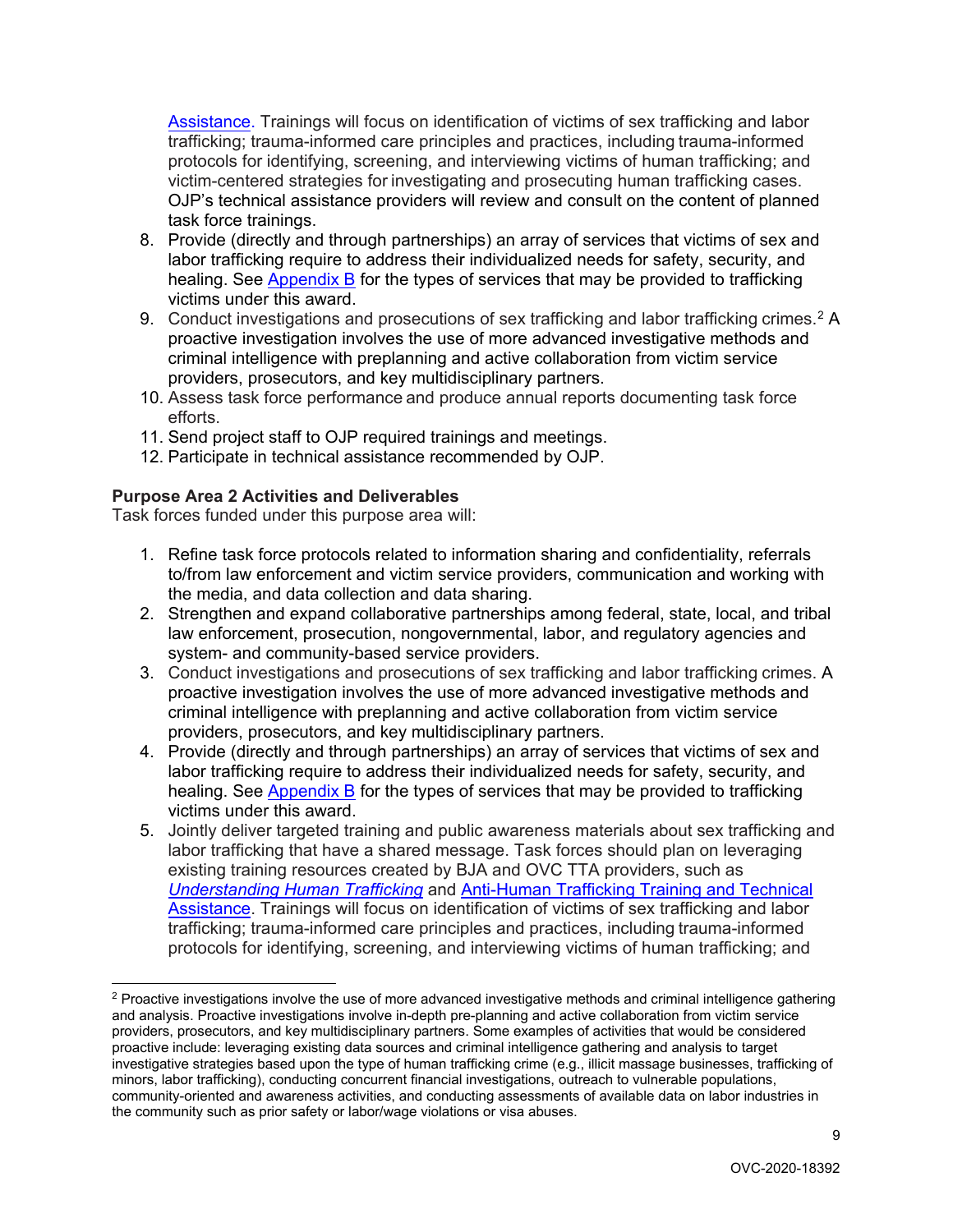victim-centered strategies for investigating and prosecuting human trafficking cases. OJP's technical assistance providers will review and consult on the content of planned task force trainings.

- 6. Continue the implementation of a sustainability plan for human trafficking task force operations.
- 7. Provide support to newer task forces in person and through webinars, as requested by OJP, to highlight promising practices in human trafficking task force operations, investigations, and services to victims.
- 8. Develop annual reports documenting task force accomplishments; new protocols; case review procedures; and, under the direction of OJP and OJP TTA providers, tools or resources to highlight a multidisciplinary task force promising or effective practice to share as resource for other jurisdictions, including rural or tribal communities.
- 9. Send project staff to OJP required trainings and meetings.
- 10. Participate in technical assistance recommended by OJP.

The goals, objectives, and deliverables are directly related to the performance measures that demonstrate the results of the work completed, as discussed under [What an Application Should](#page-11-11)  [Include.](#page-11-11)

#### **Unallowable Costs**

The following activities cannot be supported with grant funds:

#### **Holding Beds**

Grantees may not "hold beds" in a housing facility by charging their cost to the grant and keeping them empty until a victim needs the bed, when other victims need access to the beds, as this would be considered an unallowable contingency payment (see C.F.R. 200.433 (c)).

#### **Stipends/Incentives to Participate in Services**

Neither cash nor non-cash stipends or incentives may be paid to victims to encourage their participation in services.[3](#page-9-0)

#### **Primary Prevention Activities**

The purpose of this funding is to support multidisciplinary task force operations; therefore, applicants should not propose primary prevention activities under this program.

#### **Lobbying, Promoting, or Advocating the Legalization/Regulation of Prostitution**

Pursuant to 22 U.S.C. § 7110(g), the Federal Government is opposed to prostitution and related activities, which are inherently harmful and dehumanizing and contribute to the phenomenon of trafficking in persons. U.S. nongovernmental organizations and their subgrantees cannot use U.S. Government funds to promote, support, or advocate the legalization or practice of prostitution as a legitimate form of work. Foreign nongovernmental organizations and their subgrantees that receive U.S. Government funds to fight trafficking in persons cannot lobby for, promote, or advocate the legalization or regulation of prostitution as a legitimate form of work. It is the responsibility of the primary grantee to ensure these criteria are met by its subgrantees.

<span id="page-9-0"></span> <sup>3</sup> Nominal cash or non-cash stipends (e.g., taxi or ride share vouchers, public transportation tickets/tokens, money to pay for child care, gift cards for meals that are necessary when participants receive services) are allowable.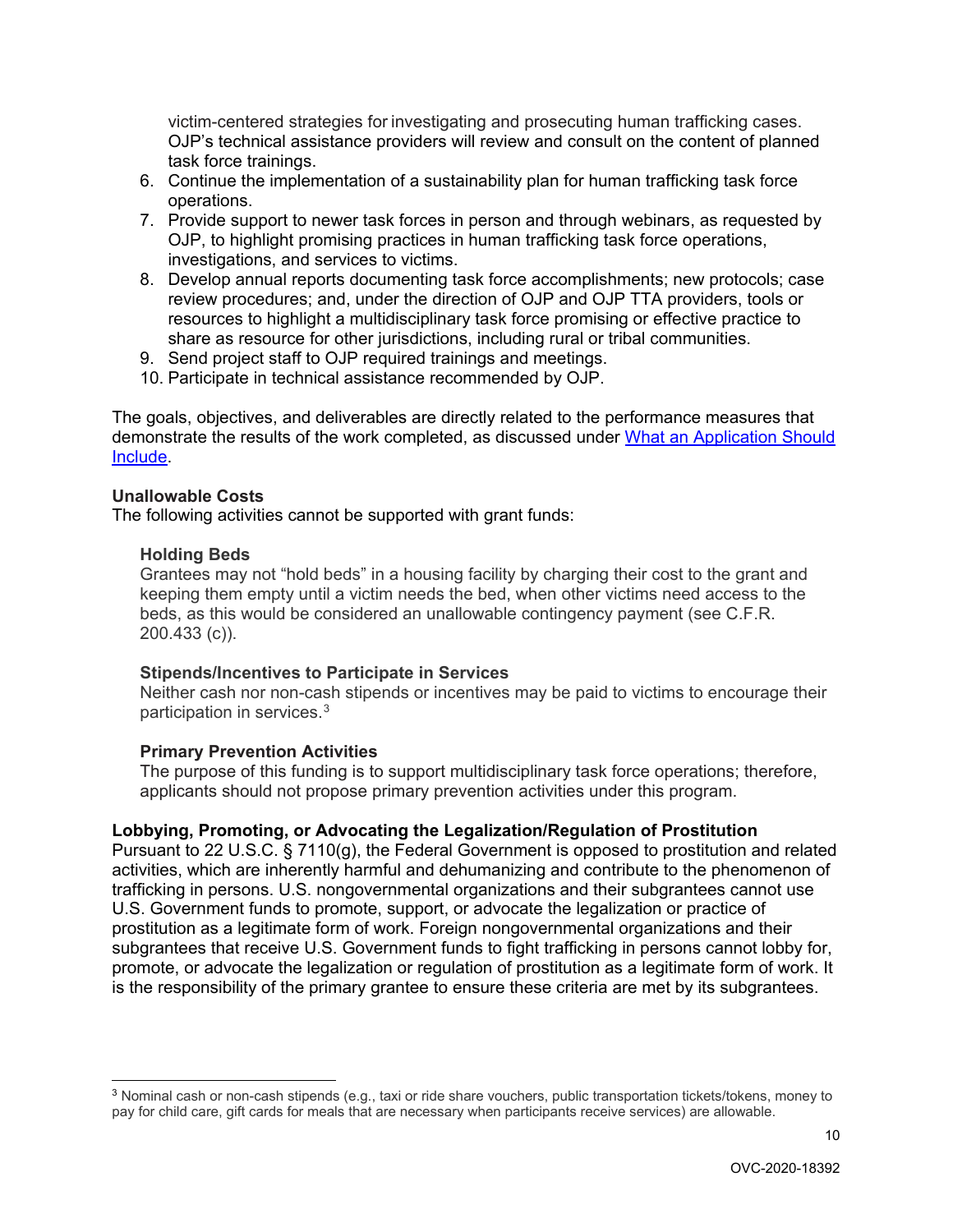## <span id="page-10-0"></span>**Evidence-Based Programs or Practices**

OJP strongly emphasizes the use of data and evidence in policy making and program development in criminal justice, juvenile justice, and crime victim services. For additional information and resources on evidence-based programs or practices, see the [OJP Grant](https://www.ojp.gov/funding/Apply/Resources/Grant-App-Resource-Guide.htm#evidenceBased)  [Application Resource Guide.](https://www.ojp.gov/funding/Apply/Resources/Grant-App-Resource-Guide.htm#evidenceBased)

#### <span id="page-10-1"></span>**Information Regarding Potential Evaluation of Programs and Activities**

Applicants should be aware that the National Institute of Justice (NIJ) is currently conducting an evaluation of the Enhanced Collaborative Model Task Forces currently funded by OVC and BJA. The evaluation includes 10 currently funded task forces. Recipients and subrecipients awarded under this solicitation should expect to cooperate with program-related assessments or evaluation efforts, including the collection and provision of information or data requested by NIJ (or its designee). The information or data requested may be in addition to any other financial or performance data already required under this program.

# <span id="page-10-2"></span>**Federal Award Information**

Maximum number of awards OJP expects to make: 28

(14 to support law enforcement agencies, and 14 to support victim services provider partners, for a total of 14 task forces) Purpose Area 1: 18 awards (9 task forces) Purpose Area 2: 10 awards (5 task forces)

Estimated maximum dollar amount for each award: Purpose Area 1: up to \$1.5 million per task force Purpose Area 2: up to \$1.5 million per task force

Applicants may determine how to allocate the \$1.5 million available to each task force between the law enforcement partner and the victim service provider budgets. However, neither partner may submit a budget for more than \$900,000. The total budget request from both partners may not exceed \$1.5 million.

Total amount anticipated to be awarded under solicitation: approximately \$22 million Period of Performance start date **Department Controller** Cortober 1, 2020 Period of Performance duration 36 months

OJP may, in certain cases, provide additional funding in future years to awards made under this solicitation, through continuation awards. OJP will consider, among other factors, OJP's strategic priorities, a recipient's overall management of the award, and progress of awardfunded work, when making continuation award decisions.

OVC may elect to fund applications submitted under this FY 2020 solicitation in future fiscal years, dependent on, among other considerations, the merit of the applications and on the availability of appropriations.

All awards are subject to the availability of appropriated funds and to any modifications or additional requirements that may be imposed by law.

11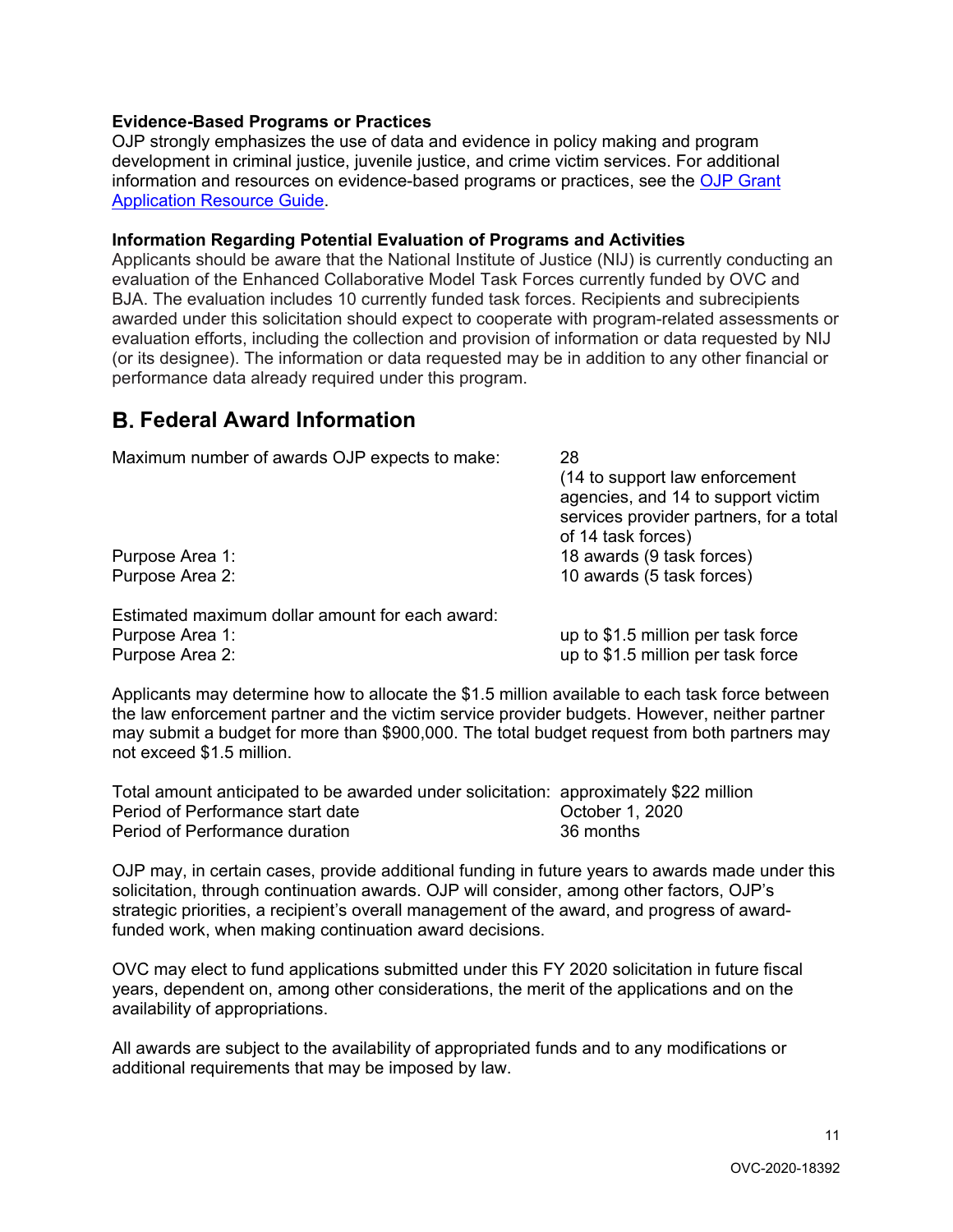# <span id="page-11-0"></span>**Type of Award**

OJP expects to make awards under this solicitation as cooperative agreements. See the "Administrative, National Policy, and Other Legal Requirements" section of the [OJP Grant](https://www.ojp.gov/funding/Apply/Resources/Grant-App-Resource-Guide.htm#otherLegalRequirements)  [Application Resource Guide](https://www.ojp.gov/funding/Apply/Resources/Grant-App-Resource-Guide.htm#otherLegalRequirements) for additional information.

#### <span id="page-11-1"></span>**Financial Management and System of Internal Controls**

Award recipients and subrecipients (including recipients or subrecipients that are pass-through entities) must, as described in the Part 200 Uniform Requirements<sup>[4](#page-11-13)</sup> as set out at 2 C.F.R. 200.303, comply with standards for financial and program management. See [OJP Grant](https://www.ojp.gov/funding/Apply/Resources/Grant-App-Resource-Guide.htm#financialManagement)  [Application Resource Guide](https://www.ojp.gov/funding/Apply/Resources/Grant-App-Resource-Guide.htm#financialManagement) for additional information.

# <span id="page-11-12"></span><span id="page-11-2"></span>**Budget Information**

#### <span id="page-11-3"></span>**Cost Sharing or Matching Requirement**

Pursuant to 22 U.S.C. § 7105(b)(2), this solicitation requires a 25-percent **cash or in-kind match**. See [OJP Grant Application Resource](https://www.ojp.gov/funding/Apply/Resources/Grant-App-Resource-Guide.htm#costSharing) Guide for additional information on this match requirement.

#### **Please see the [OJP Grant Application Resource Guide](https://ojp.gov/funding/Apply/Resources/Grant-App-Resource-Guide.htm) for information on the following:**

- <span id="page-11-4"></span>• **[Pre-agreement Costs \(also known as Pre-award Costs\)](https://www.ojp.gov/funding/Apply/Resources/Grant-App-Resource-Guide.htm#pre-agreement)**
- <span id="page-11-5"></span>• **Limitation [on Use of Award Funds for Employee Compensation; Waiver](https://www.ojp.gov/funding/Apply/Resources/Grant-App-Resource-Guide.htm#UseOfAwardFunds)**
- <span id="page-11-6"></span>• **[Prior Approval, Planning, and Reporting of Conference/Meeting/Training Costs](https://www.ojp.gov/funding/Apply/Resources/Grant-App-Resource-Guide.htm#reportingCosts)**
- <span id="page-11-7"></span>• **[Costs Associated with Language Assistance](https://www.ojp.gov/funding/Apply/Resources/Grant-App-Resource-Guide.htm#languageAssistance) (if applicable)**

# <span id="page-11-8"></span>**Eligibility Information**

For eligibility information, see the title page.

For information on cost sharing or match requirements, see [Section B. Federal Award](#page-11-12)  [Information.](#page-11-12)

# <span id="page-11-11"></span><span id="page-11-9"></span>**Application and Submission Information**

# <span id="page-11-10"></span>**What an Application Should Include**

Each task force seeking funding must submit two applications: one from a lead law enforcement applicant and one from a lead victim service provider. The following application elements MUST be included in the application submission for an application to meet the basic minimum requirements to advance to peer review and received consideration for funding:

- Identical Project Abstracts
- Identical Program Narratives
- Identical Training Plans
- Identical Time-Task Plans
- Individualized, separate Budget Detail Worksheets and Budget Narratives
- Identical Letter(s) of Intent
- Identical Task Force MOUs

<span id="page-11-13"></span> <sup>4</sup> The "Part 200 Uniform Requirements" means the DOJ regulation at 2 C.F.R Part 2800, which adopts (with certain modifications) the provisions of 2 C.F.R. Part 200.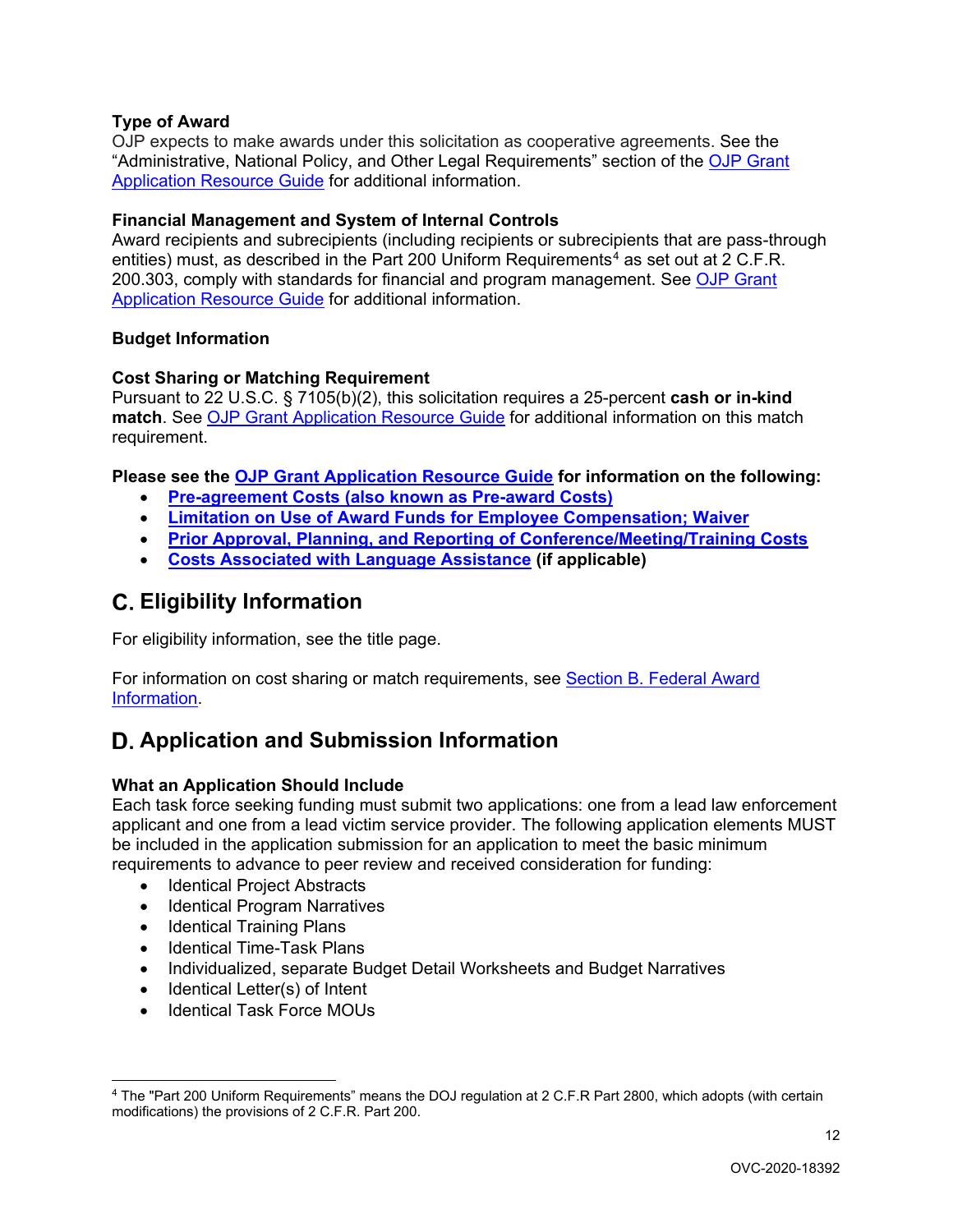See the "Application Elements and Formatting Instructions" section of the [OJP Grant Application](https://www.ojp.gov/funding/Apply/Resources/Grant-App-Resource-Guide.htm#formatInstructions)  [Resource Guide](https://www.ojp.gov/funding/Apply/Resources/Grant-App-Resource-Guide.htm#formatInstructions) for information on what happens to an application that does not contain all the specified elements, or that is nonresponsive to the scope of the solicitation*.*

# **1. Application for Federal Assistance (Standard Form (SF)-424)**

The SF-424 is a required standard form used as a cover sheet for submission of preapplications, applications, and related information. See the [OJP Grant Application Resource](https://www.ojp.gov/funding/Apply/Resources/Grant-App-Resource-Guide.htm#completeApplication)  [Guide](https://www.ojp.gov/funding/Apply/Resources/Grant-App-Resource-Guide.htm#completeApplication) for additional information on completing the SF-424.

**Intergovernmental Review:** This solicitation ("funding opportunity") **is not** subject to [Executive Order 12372.](https://www.archives.gov/federal-register/codification/executive-order/12372.html) (In completing the SF-424, an applicant is to answer question 19 by selecting the response that the "Program is not covered by E.O. 12372.")

# **2. Project Abstract**

Include a project abstract that summarizes the proposed project as described below:

- Formal name of the human trafficking task force.
- Description of the geographic area where task force activities will be focused.
- Legal name of the law enforcement applicant.
- Amount of federal funding requested by the law enforcement applicant.
- Legal name of the victim service provider applicant.
- Amount of federal funding requested by the victim service provider applicant.
- The number of human trafficking investigations and prosecutions each year for the jurisdiction in 2017, 2018, and 2019.
- The number of trafficking victims served by the victim service provider and funded partners each year in 2017, 2018, and 2019.

Project abstracts should be —

- written for a general public audience;
- submitted as a separate attachment, with "Project Abstract" as part of its file name; and
- single-spaced, using 12-point Times New Roman font with 1-inch margins.

# **3. Program Narrative**

The Program Narrative may not exceed 20 pages, and should be double-spaced (with 1 inch margins). If the program narrative fails to comply with these length-related restrictions, OJP may negatively consider such noncompliance in peer review and in final award decisions.

The Program Narrative must include the following four sections:

# **a. Statement of the Problem**

This section must:

- 1. Identify the nature and scope of the problem that the program will address. Applicants must demonstrate the problem of human trafficking within the targeted geographic area. Applicant should cite the source(s) of this data, which could include local, state, and federal data regarding investigations, prosecutions, and the number of individuals identified as victims of human trafficking in the proposed geographic area along with data from victim service providers or other local stakeholders.
- 2. Describe previous or current attempts to address the problem, including a description of previous task force efforts, if any, and documentation of the number of trafficking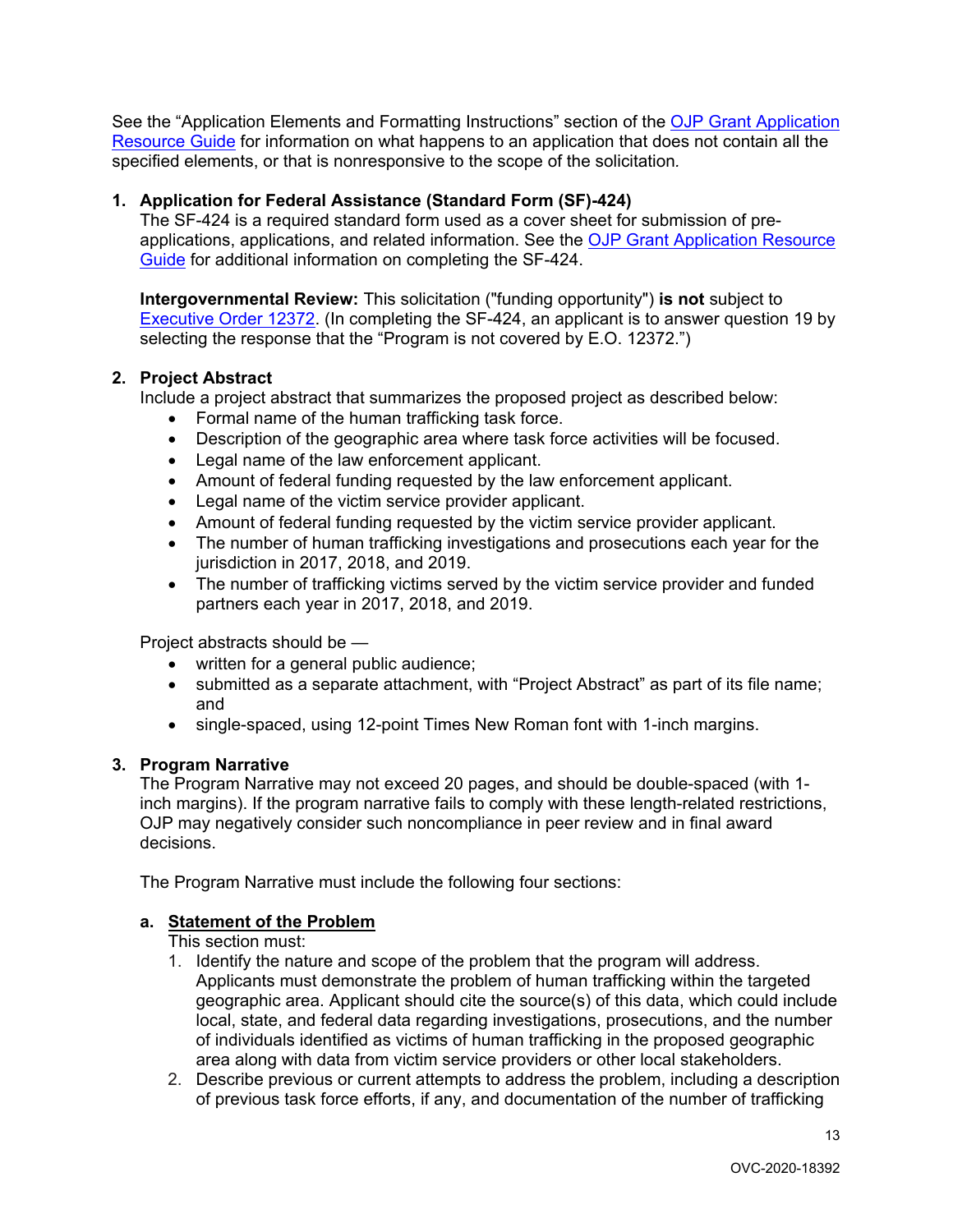victims served each year during 2017, 2018, and 2019 within the targeted geographic area. At a minimum, applicants must identify the total number of victims they previously identified and served within the targeted geographic area, and the types of victims assisted (sex or labor trafficking victims).

- 3. Describe the communities to be served, including the geographic location, populations in the service area, and any unmet needs regarding identifying and serving victims of all forms of human trafficking.
- 4. Describe current efforts to respond to human trafficking in the geographic area, including efforts funded through OVC, BJA, the Department of Health and Human Services (HHS), the Office on Violence Against Women, or with Victims of Crime Act (VOCA) state victim assistance funds. Explain how proposed project is not duplicative and targets identified gaps.

# **b. Project Design and Implementation Plan**

The application must provide a clear link between the proposed activities and the need identified in the "Statement of the Problem" section above. [The Human Trafficking Task [Force e-Guide](https://www.ovcttac.gov/TaskForceGuide/eguide/) serves as a technical assistance resource for both new and established task forces and describes the multidisciplinary task force as an environment where agencies can learn the roles and capacities of other agencies, leverage resources across the team, and plan and implement collaborative victim-centered and traumainformed responses to human trafficking victims.]

This section must:

- 1. Describe the task force leadership structure (existing or planned). Applicants should name the individuals, their roles and responsibilities, and the organizations that they represent.
- 2. Describe task force membership and structure, identifying representation from law enforcement, prosecutorial agencies, victim service providers, local regulatory agencies, and other related organizations. Representation on the task force should support the task force's ability to identify victims of sex trafficking and labor trafficking crimes and ensure that the victims have access to a comprehensive array of services. Provide a plan for regularly scheduled multidisciplinary task force meetings. Monthly meetings of task force leadership are recommended.
- 3. Describe how the project will identify victims of all forms of human trafficking.
- 4. Describe how the project will address the individualized needs of victims of all forms of trafficking through the delivery of an array of services that will be provided with grant funds (see [Appendix B\)](#page-24-0). Describe how and where the services will be provided.
- 5. Describe how the task force coordinator will communicate and coordinate all task force activities with the law enforcement and social service partner. The person performing these responsibilities and the percentage of time that they dedicate to these administrative activities should be clearly indicated as "Task Force Coordination" within the budget.
- 6. Outline the plan for the development (or refining) of protocols and procedures that describe roles and responsibilities of the task force members and guides the multidisciplinary work of the task force. All applicants must identify the type of protocols that will be developed within the 3-year project period, and include this activity on the Time-Task Plan.
- 7. Describe the plan to develop protocols related to data and information sharing and confidentiality, referrals to/from law enforcement and victim service providers, communication and working with the media.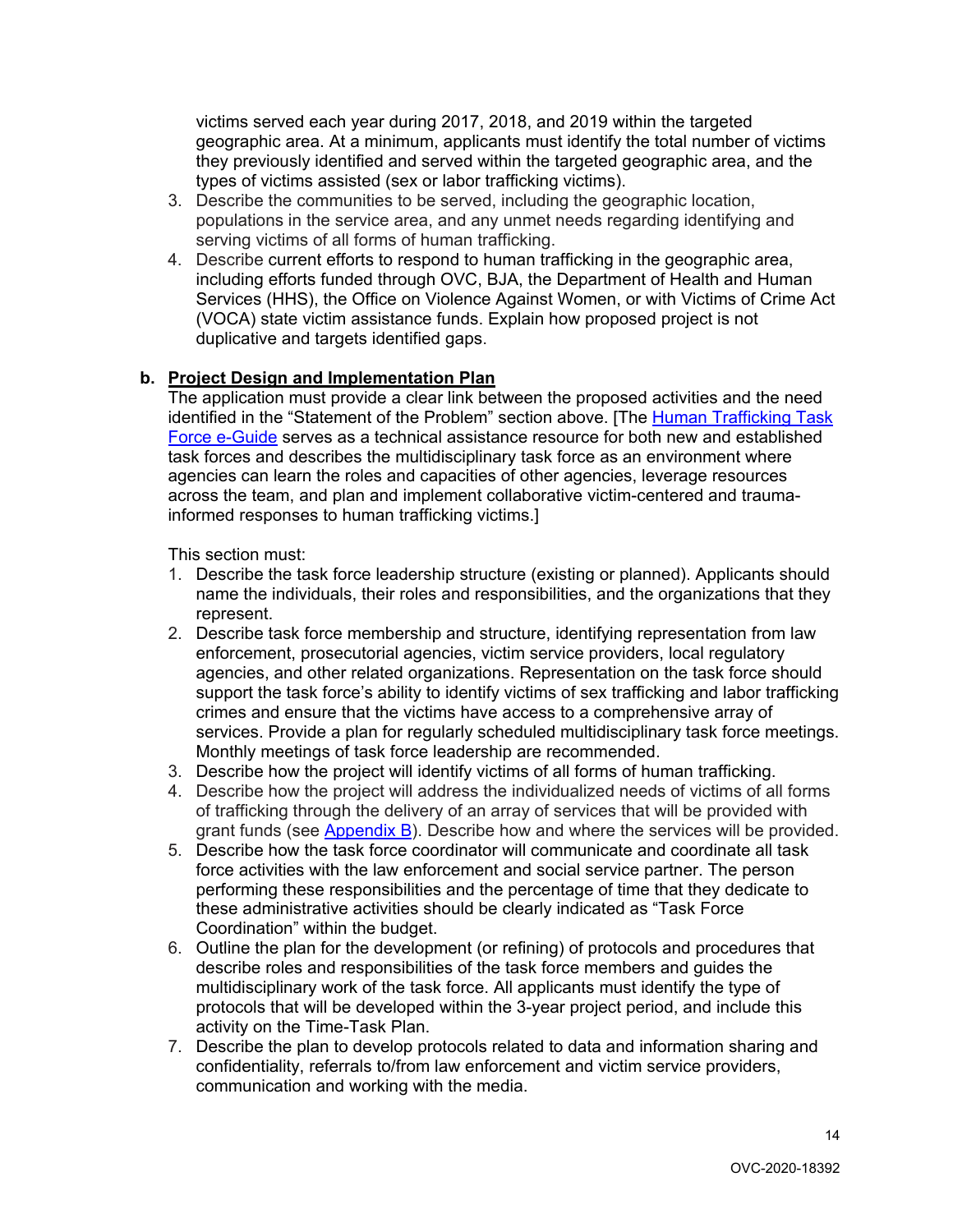- 8. Describe how victim safety and confidentiality will be ensured during victim identification, investigations, and service delivery. Describe how the applicant will ensure that any applicant staff or funded partner staff working with trafficking victims are adequately licensed and/or trained to work with victims.
- 9. Describe plans for delivering training to task force partners to ensure that partners are prepared to identify and refer victims to appropriate services and investigate and prosecute cases with a trauma-informed approach. Applicants should describe how they will leverage existing training, including OVC's foundational online training *[Understanding Human Trafficking](https://www.ovcttac.gov/understandinghumantrafficking/)*, for staff and partners. Post, award, grantees will consult with OVC and BJA's training and technical assistance providers regarding available content to inform training funded under this solicitation.

# **c. Capabilities and Competencies**

This section must:

- 1. Demonstrate the institutional experience and expertise of both applicants to effectively implement the requirements of this solicitation.
- 2. Identify the staffing structure of the program, indicate how the program will be managed, and how key staff will be supervised.
- 3. Demonstrate that the individuals and organizations identified have the capacity and training and experience to implement project activities, including the expertise necessary to investigate and prosecute trafficking crimes, provide services to human trafficking victims, provide training to task force partners, and work collaboratively as a member of a multidisciplinary team.
- 4. Provide position descriptions for staff to be hired.
- 5. Describe the applicant's experience managing federal grants that support services to crime victims and/or law enforcement efforts. Document the administrative and financial capacity to manage federal grants. If the applicant has other grants for responding to human trafficking, the applicant must describe the scope of each of these grants and describe how activities and data collection on these projects will be tracked separately to avoid duplication.
- **d. Plan for Collecting the Data Required for this Solicitation's Performance Measures** OJP will require each successful applicant to submit regular performance data that demonstrate the results of the work carried out under the award. The performance data directly relate to the goals, objectives, and deliverables identified under "Goals, Objectives, and Deliverables" in [Section A. Program Description.](#page-6-1)

Applicants should visit OJP's performance measurement page at [www.ojp.gov/performance](https://www.ojp.gov/performance) for an overview of performance measurement activities at OJP.

To support human trafficking task force efforts, OVC and BJA work to coordinate and provide a variety of TTA resources. The grantees funded under this program are also provided with specific data collection and reporting tools to help them assess the performance of their task force, share information, and submit joint semiannual progress reports to OVC and BJA.

• Victim service organization recipients will be required to provide the relevant data by submitting regular client and performance data through OVC's online Trafficking Information Management System (TIMS), located at [https://tims.ovcttac.gov/.](https://tims.ovcttac.gov/) A key deliverable to be provided is services, measured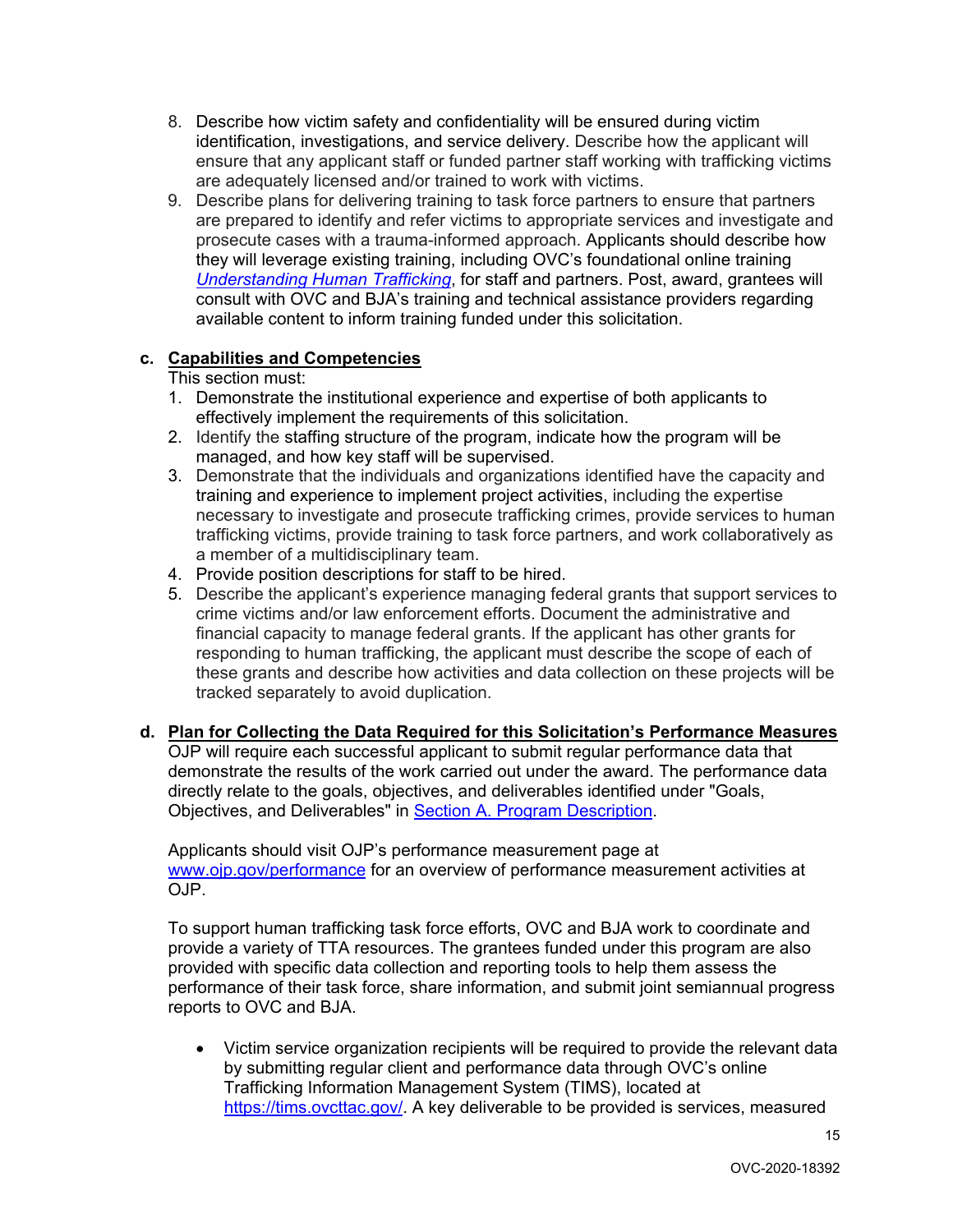quarterly by service-hour or units delivered, type of service, number of new and continuing victims served, and other data points. Applicants should examine the key performance measures and required service data in Appendix A: [Performance Measures Table](#page-23-0) and [Appendix B: Service Categories in TIMS.](#page-24-0)

• Law enforcement applicants will be required to provide the relevant data by submitting quarterly performance metrics through BJA's online Performance Measurement Tool (PMT), located at [bjapmt.ojp.gov.](https://bjapmt.ojp.gov/) Applicants should examine the complete list of performance indicators at [https://bjapmt.ojp.gov/help/HT%20ECM\\_Measures\\_508.pdf.](https://bjapmt.ojp.gov/help/HT%20ECM_Measures_508.pdf)

This section should—

- state the applicant's understanding of the performance data reporting requirements for this grant program and describe a plan for collecting all of the performance measures data required by this solicitation;
- describe who will be responsible for collecting and reporting the required performance measures and how data will be collected;
- list any additional performance metrics that will be used to assess the project's effectiveness and the process for collecting the information;
- discuss what data sources will be used and any legal, policy, or other barriers to gaining access to the data and how those barriers will be addressed; and
- where applicable, include a description of how agencies will share and analyze aggregate data reported through the PMT and TIMS to document task force achievements and develop a comprehensive understanding of the problem of human trafficking within the geographic region.

Please note that applicants are **not** required to submit performance data with the application. Performance measures information is included as an alert that successful applicants will be required to submit performance data as part of the reporting requirements under an award.

# **Note on Project Evaluations**

An applicant that proposes to use award funds through this solicitation to conduct project evaluations should follow the quidance under Note on Project Evaluations in the OJP Grant [Application Resource Guide.](https://www.ojp.gov/funding/Apply/Resources/Grant-App-Resource-Guide.htm#projectEvaluation)

# **4. Budget Information and Associated Documentation**

See the Budget Preparation and Submission Information section of the [OJP Grant](https://www.ojp.gov/funding/Apply/Resources/Grant-App-Resource-Guide.htm#budgetinfo)  [Application Resource Guide](https://www.ojp.gov/funding/Apply/Resources/Grant-App-Resource-Guide.htm#budgetinfo) for details on the Budget Detail Worksheet, and on budget information and associated documentation, such as information on proposed subawards, proposed procurement contracts under awards, and pre-agreement costs. The budgets for the victim service provider partner and the law enforcement partner should be separate, but complimentary in supporting the overall goals for the task force.

In preparing its budget, the applicant is to review carefully the following information that details elements that the application is to address and/or include in the Budget Detail Worksheet (and its accompanying narrative information):

Victim Service Providers

• Priority should be placed within the budget to ensure that sufficient funding is dedicated to the provision of services, either directly or through project partners. Specific services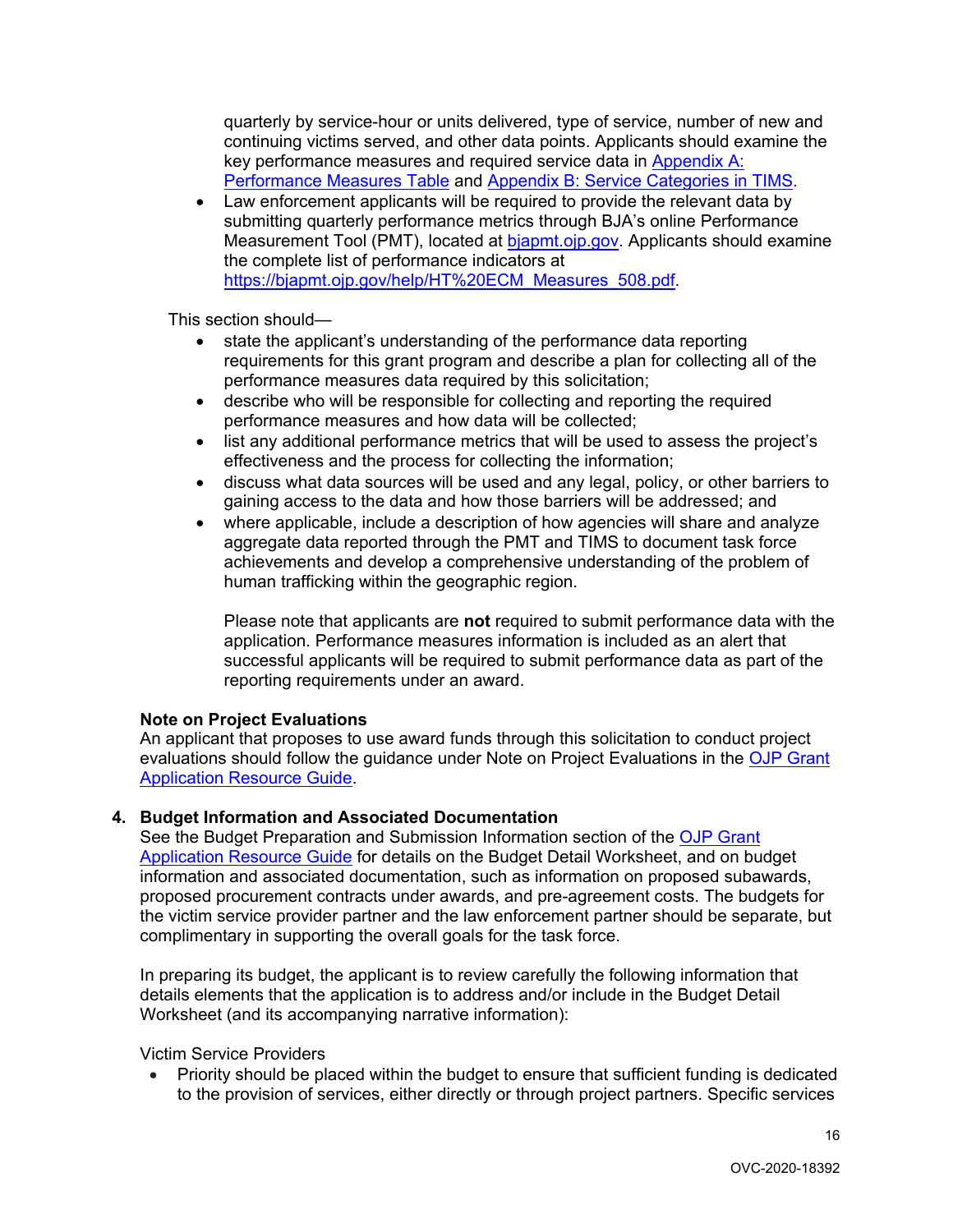should be clearly outlined within the budget.

Law Enforcement Agencies

• Personnel to support law enforcement investigations and prosecutions, to include analytical and intelligence functions that directly support human trafficking cases.

# All Grantees

- Administrative costs: Administrative costs are costs related to the salary and fringe benefits of executive-level leadership and accounting/financial administration. Administrative costs must be reasonable and allocable.
- Travel for required trainings: The Travel category of the Budget Detail Worksheet should include costs to support the travel of staff to attend trainings related to human trafficking and/or multi-disciplinary team operations (for example conflict resolution, strategic planning).
	- As required by BJA, law enforcement grantees will send their Task Force Coordinator, lead law enforcement representative, and /or a prosecutor to three 2-day events over the 36-month project. The events will be determined by BJA.
	- As required by OVC, victim service grantees will send their project coordinator and at least one other staff to three 2-day events over the 36-month project.

In addition, OJP requires all grantees to receive financial management training, either through the Regional Financial Management Training Seminar sponsored by OJP's Office of the Chief Financial Officer (OCFO) or online training (unless the applicant has previously completed this training). Specific information about the dates and locations of upcoming OCFO events and information about the DOJ Grants Financial Management Online Training can be found at [www.ojp.usdoj.gov/training/training.htm.](http://www.ojp.usdoj.gov/training/training.htm) The Programmatic Point of Contact and Financial Point of Contact are required to complete this training.

Applicants may also propose other travel for training aligned with their project design for OJP's consideration.

For each event requiring staff travel, applicants must breakout costs associated with travel, lodging, per diem, and ground transportation.

The narrative information included as part of the Budget Detail Worksheet should—

- 1. display a clear link between the specific project activities and the proposed budget items and not contain items that are not supported by the program narrative.
- 2. distinguish clearly between subawards and contracts in allocating any grant funds to other entities. Pursuant to 2 C.F.R. § 200.330, a subaward is for the purpose ofcarrying out a portion of the federal award, such as compensating a partner with which the grantee has an MOU, and a contract is for the purpose of obtaining goods and services for the grantee's ownuse.

**Please see the [OJP Grant Application Resource Guide](https://ojp.gov/funding/Apply/Resources/Grant-App-Resource-Guide.htm) for information on the following:**

- **5. [Indirect Cost Rate Agreement](https://www.ojp.gov/funding/Apply/Resources/Grant-App-Resource-Guide.htm#indirectCosts)**
- **6. [Financial Management and System of Internal Controls Questionnaire \(including](https://www.ojp.gov/funding/Apply/Resources/Grant-App-Resource-Guide.htm#internalControlsQuestionnaire)  [applicant disclosure of high risk status\)](https://www.ojp.gov/funding/Apply/Resources/Grant-App-Resource-Guide.htm#internalControlsQuestionnaire)**
- **7. [Disclosure of Lobbying Activities](https://www.ojp.gov/funding/Apply/Resources/Grant-App-Resource-Guide.htm#lobbyingActivity)**
- **8. [Applicant Disclosure of Pending Applications](https://www.ojp.gov/funding/Apply/Resources/Grant-App-Resource-Guide.htm#applicantDisclosure)**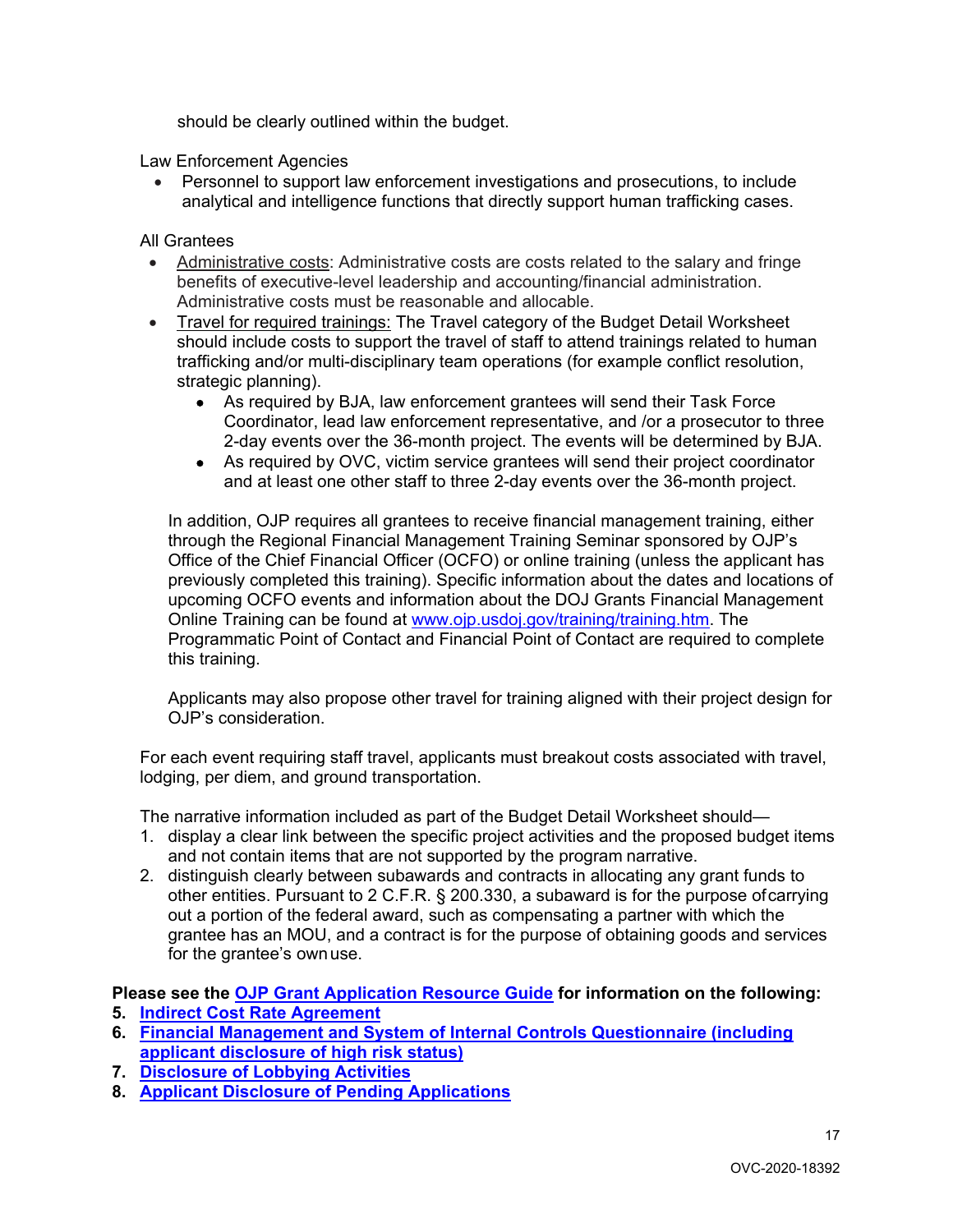- **9. [Applicant Disclosure and Justification –](https://www.ojp.gov/funding/Apply/Resources/Grant-App-Resource-Guide.htm#applicantDisclosureHR) DOJ High Risk Grantees[5](#page-17-0) (if applicable)**
- **10. [Tribal Authorizing Resolution](https://www.ojp.gov/funding/Apply/Resources/Grant-App-Resource-Guide.htm#tribalAuthorizing) (if applicable)**
- **11. [Disclosure of Process Related to Executive Compensation](https://www.ojp.gov/funding/Apply/Resources/Grant-App-Resource-Guide.htm#processDisclosure)**

# **12. Additional Attachments**

**a. Task Force Memorandum of Understanding/Agreement (MOU or MOA)**

Applicants must submit with their application a task force MOU or MOA that clearly articulates the specific roles and responsibilities of each partner and the scope or level of involvement each agency will have in the overall task force operations. At a minimum, the MOU should include the following information:

- The name of the task force.
- Purpose and commitment to the task force vision, mission, and objective.;
- Roles and responsibilities of the core law enforcement and victim service partners on the task force with regard to task force leadership, task force administration, meeting participation, proactive investigation of trafficking crimes, identification of victims, direct victim services, training, public awareness, and outreach.
- Proposed time period for the collaborative work (3 years, beginning October 1, 2020, through September 30, 2023).Signatures from both the lead victim service provider applicant and a lead law enforcement or prosecutorial applicant.

Purpose Area 1 applicants must submit, with their application, Letter(s) of Intent signed by the following individuals:

- The head of the applicant law enforcement agency.
- The head of the applicant victim service organization.
- A representative of at least one federal law enforcement agency—Homeland Security Investigations (HSI) or the FBI—with jurisdiction over the proposed geographic region of the task force.

If the proposed geographic area of the task force includes tribal lands, applicants should also submit a Letter of Intent from a tribal law enforcement agency, including Bureau of Indian Affairs (BIA) direct service law enforcement, BIA contract law enforcement, tribal law enforcement, or another applicable law enforcement agency with jurisdiction within tribal land. Letters of Intent must demonstrate a commitment to active engagement and substantive participation in task force activities, if the application is funded. The letters can be submitted jointly or separately, but must be included as a separate attachment to the application. For more information on what the task force Letter(s) of Intent must include, see page 19.

In addition, Purpose Area 1 grantees are encouraged to seek collaboration with their jurisdiction's United States Attorney's Office.

Successful applicants under Purpose Area 1 will have 12–18 months from the date that they accept the award to develop a task force MOU signed by the lead law enforcement agency, the lead victim service provider, tribal law enforcement (where applicable), and at least one federal law enforcement agency (FBI or HSI). All awards made under Purpose Area 1 will include a special condition precluding access to the full amount of

<span id="page-17-0"></span> <sup>5</sup> A "DOJ High Risk Grantee" is a recipient that has received a DOJ High Risk designation based on a documented history of unsatisfactory performance, financial instability, management system or other internal control deficiencies, or noncompliance with award terms and conditions on prior awards, or that is otherwise not responsible.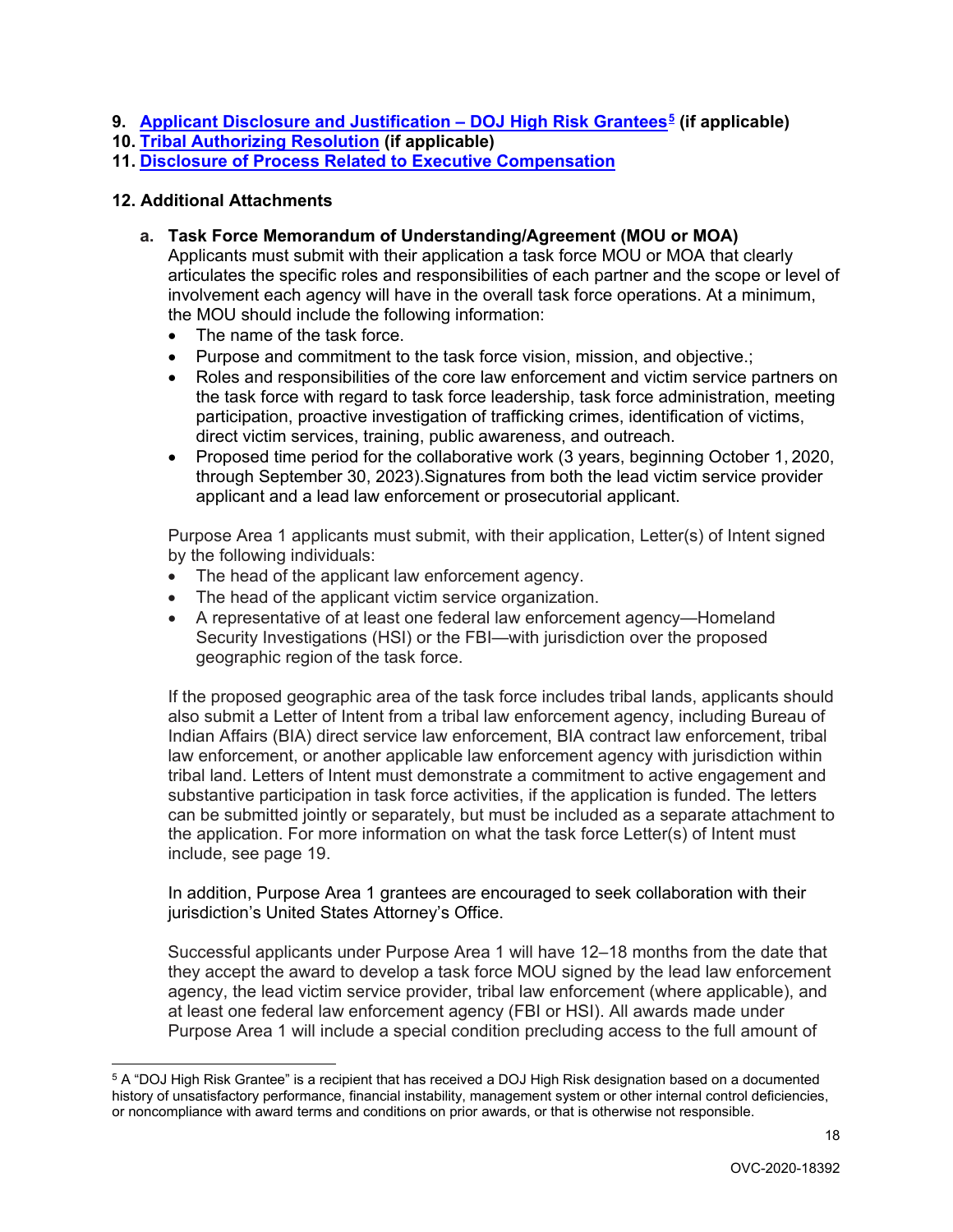grant funds until an MOU is received and approved by the awarding agencies.

Purpose Area 2 applicants are required to submit with their application a Task Force MOU that includes signatures from the following representatives:

- The lead law enforcement agency.
- The lead victim service provider.
- Federal law enforcement representation, preferably both FBI and HSI. Participation of both HSI and the FBI has been identified as a promising practice of the most successful BJA/OVC-funded task forces; and, although BJA and OVC prefer that both HSI and the FBI sign the MOU, applicants with only one of these agencies as a signatory on the MOU will still be considered. If the proposed geographic area of the task force includes tribal lands, the MOU should also include a signature from tribal law enforcement, including BIA direct service law enforcement, BIA contract law enforcement, tribal law enforcement, or another applicable law enforcement agency with jurisdiction within tribal land. See page 18 for list of the required elements of the Task Force MOU.

Purpose Area 2 applicants are encouraged to seek an MOU signature from the USAO that has jurisdiction over the geographic region covered by the task force.

Task forces with active participation of state labor departments and other types of labor or regulatory agencies, as a member of the task force, will receive priority consideration for funding under this purpose area.

Purpose Area 2 applicants should anticipate that if they fail to submit an MOU, submit an MOU that does not include signatures from all of the required partners, or submit an MOU that does not meet all of the required elements outlined on page 18, it will have negative implications during the peer review process. Should a decision be made to make an award, it will result in the inclusion of special conditions that preclude the law enforcement grantee and the victim service provider grantee from accessing or using award funds, pending submission and acceptance of a fully executed Task Force MOU and the release of the special condition, through a Grant Adjustment Notice (GAN), by the awarding agencies.

# **b. Subaward MOUs and/or Letters of Intent**

Separate from the Task Force MOU described above, for investigative, prosecutorial, or victim service work to be provided by project partners who are not task force MOU signatories, the applicant must name the project partner that will provide the specific work or service in the program narrative, and include, as an attachment to the application, a Letter of Intent (LOI) or MOU describing the commitment from that organization to perform a specific deliverable under the award. The subaward LOI or MOU should describe the fee for the service or cost to the grant for each service. If services are to be provided as in-kind match, pro bono, or at no cost to the grant, this must be clearly stated. All MOUs and LOIs should be submitted as one separate attachment to the application.

MOUs and Letters of Intent must include the following:

- 1) Names of the organizations involved in the agreement.
- 2) Scope of the work to be performed under the agreement.
- 3) Duration of the agreement.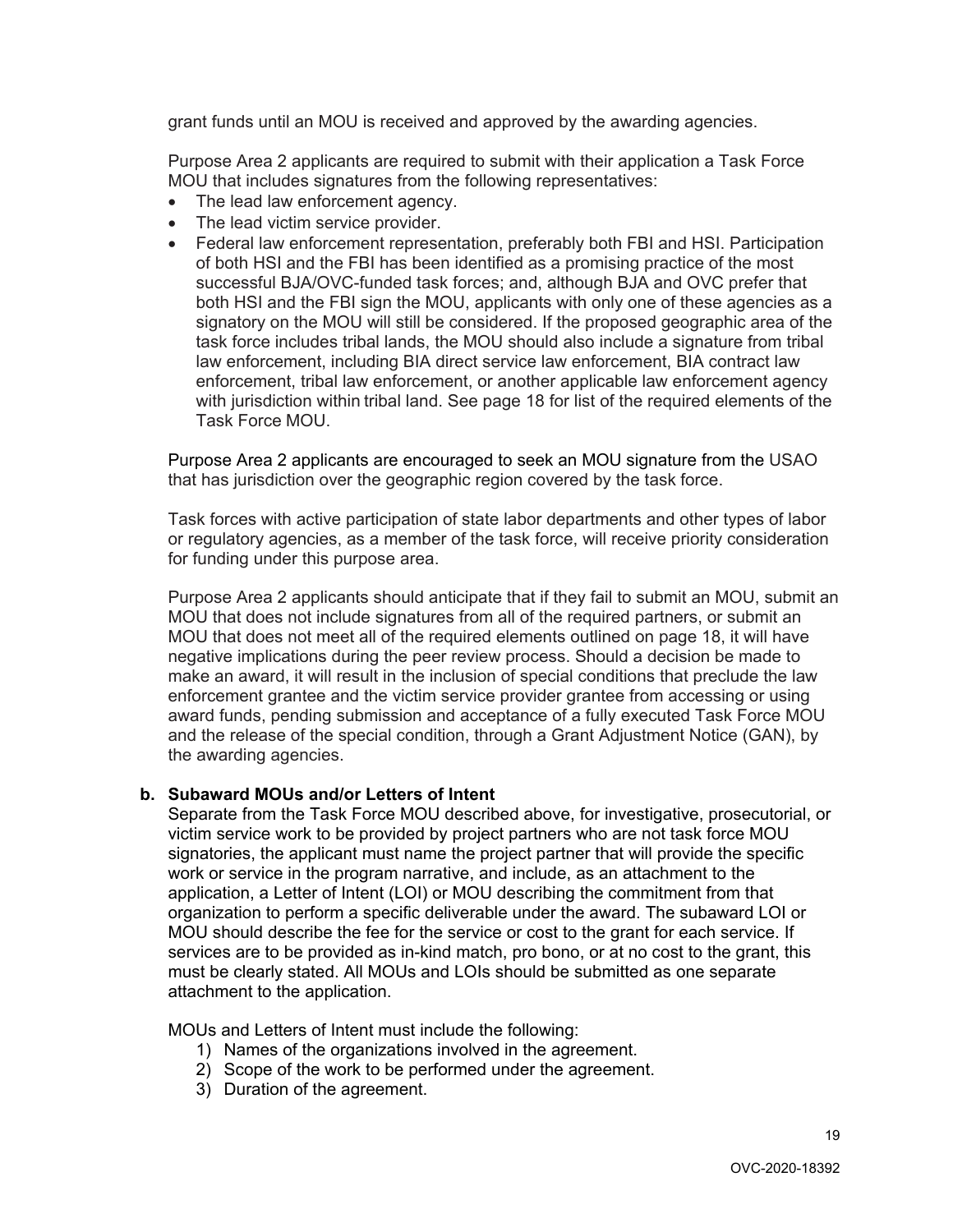- 4) Estimated cost of services provided, describing whether it is a fee-for-service, inkind match, or no cost.
- 5) Whether or not there is a cap on the total amount of the agreement, including limits of hours worked, clients served, etc.

# **c. Position Descriptions and Resumes**

Position descriptions and resumes for key positions should be tailored to the applicant to demonstrate qualifications of staff involved in the project.

# **d. Project Time-Task Plan**

Attach a 3-year project timeline with an estimated start date of October 1, 2020, identifying each project objective, activity, expected completion date, and responsible person or organization.

# **e. Plan for Conducting Proactive Trafficking Investigations and Prosecutions**

This attachment must be double-spaced, using 12-point Times New Roman font, with 1 inch margins, should not exceed 10 pages, and should:

- Identify the organizational unit from which investigative or prosecutorial efforts will be based.
- Describe the staffing plan.
- Describe how the law enforcement agency will work collaboratively with victim service provider partners in conducting victim-centered investigations.
- Describe the various investigative strategies that the law enforcement agency does or will employ to investigate all forms of trafficking.
- Explain how other federal, state, local, and tribal law enforcement human trafficking investigations and prosecutions are or will be coordinated.
- Describe how tips related to crimes of human trafficking are or will be investigated.
- Describe how victims of trafficking involved in investigations are or will be identified by law enforcement and referred for services.
- Describe any existing protocols that address identification of victims, interviewing victims, and notification to victims of their rights as crime victims.
- Describe how victim confidentiality is or will be maintained by the law enforcement agency.

# **f. Plan for Ongoing Assessment of Task Force Operations**

All applicants must submit a one-page plan for conducting data collection and analysis activities that will guide the task force in assessing its performance throughout the life of the award. Please consult the Note on Project Evaluations in the [OJP Grant Application](https://www.ojp.gov/funding/Apply/Resources/Grant-App-Resource-Guide.htm#projectEvaluation)  [Resource Guide.](https://www.ojp.gov/funding/Apply/Resources/Grant-App-Resource-Guide.htm#projectEvaluation)

# **g. Subrecipient and Procurement Contract Disclosures (if applicable)**

Each applicant must include a table that details the name of any individual consultant/subgrantee, the subrecipient's organization name, and the subrecipient organization's city and state as a separate attachment to its application. A sample table is provided below. The file should be named "Subrecipient and Procurement Contract Disclosure." An applicant that does not have any proposed subrecipients as described above is to submit, as a separate attachment, a statement to this effect: "[Applicant Name on SF-424] does not have any proposed or anticipated subrecipients or procurement contracts."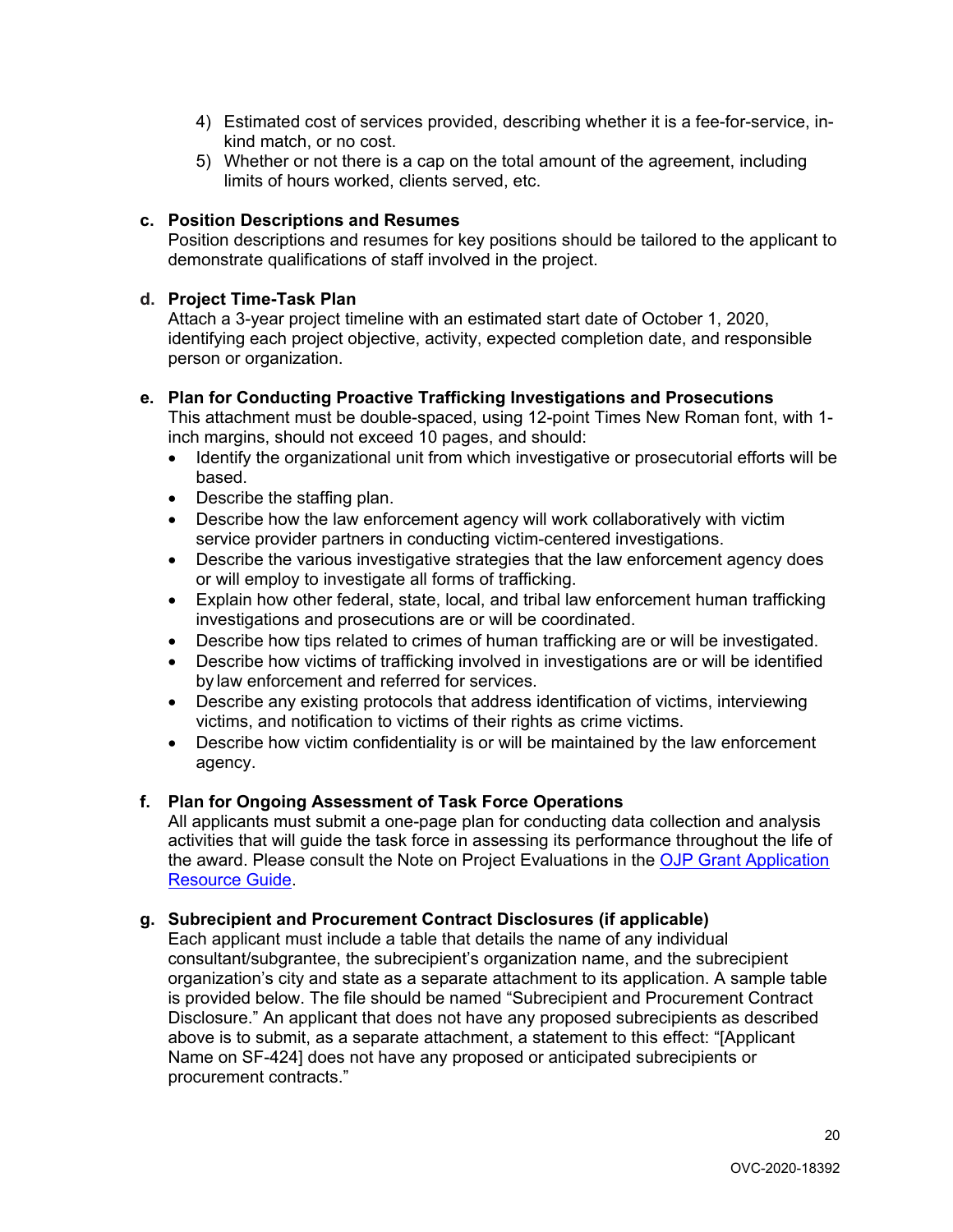| <b>Subrecipient's Last</b><br>Name, First Name, if<br>available | Subrecipient's<br><b>Organization Name</b>     | <b>Subrecipient Organization's</b><br>City, State |
|-----------------------------------------------------------------|------------------------------------------------|---------------------------------------------------|
| Jane Doe                                                        | North County Youth<br><b>Mentoring Program</b> | North County, Ohio                                |

# <span id="page-20-0"></span>**How To Apply (Grants.gov)**

Applicants must register in and submit applications through [Grants.gov,](https://www.grants.gov/) a primary source to find federal funding opportunities and apply for funding. Find information on how to apply in response to this solicitation in the [OJP Grant Application Resource Guide.](https://www.ojp.gov/funding/Apply/Resources/Grant-App-Resource-Guide.htm#howToApply)

# **Registration and Submission Steps**

Applicants will need the following identifying information when searching for the funding opportunity on Grants.gov:

- 16.320, Services for Trafficking Victims
- Purpose Area 1 Development of Human Trafficking Task Forces: Competition ID number: OVC-2020-18396
- Purpose Area 2 Expanding Human Trafficking Task Force Effectiveness Competition ID number: OVC-2020-18397

For information on each registration and submission step, see the [OJP Grant Application](https://www.ojp.gov/funding/Apply/Resources/Grant-App-Resource-Guide.htm#submissionSteps)  [Resource Guide.](https://www.ojp.gov/funding/Apply/Resources/Grant-App-Resource-Guide.htm#submissionSteps)

# <span id="page-20-1"></span>**Application Review Information**

# <span id="page-20-2"></span>**Review Criteria**

Applications that meet basic minimum requirements will be evaluated by peer reviewers using the following review criteria.

- 1. Statement of the Problem (10%)
- 2. Project Design and Implementation Plan (40%)
- 3. Capabilities and Competencies (25%)
- 4. Plan for Collecting the Data Required for this Solicitation's Performance Measures (10%)
- 5. Budget (10%): complete, cost effective, and allowable (e.g., reasonable, allocable, and necessary for project activities). Budget narratives should demonstrate generally how applicants will maximize cost effectiveness of grant expenditures. Budget narratives should demonstrate cost effectiveness in relation to potential alternatives and the goals of the project.<sup>[6](#page-20-3)</sup>
- 6. Letters of Intent and MOUs from project partners (5%)

<span id="page-20-3"></span> $6$  Generally speaking, a reasonable cost is a cost that, in its nature or amount, does not exceed that which would be incurred by a prudent person under the circumstances prevailing at the time the decision was made to incur the costs.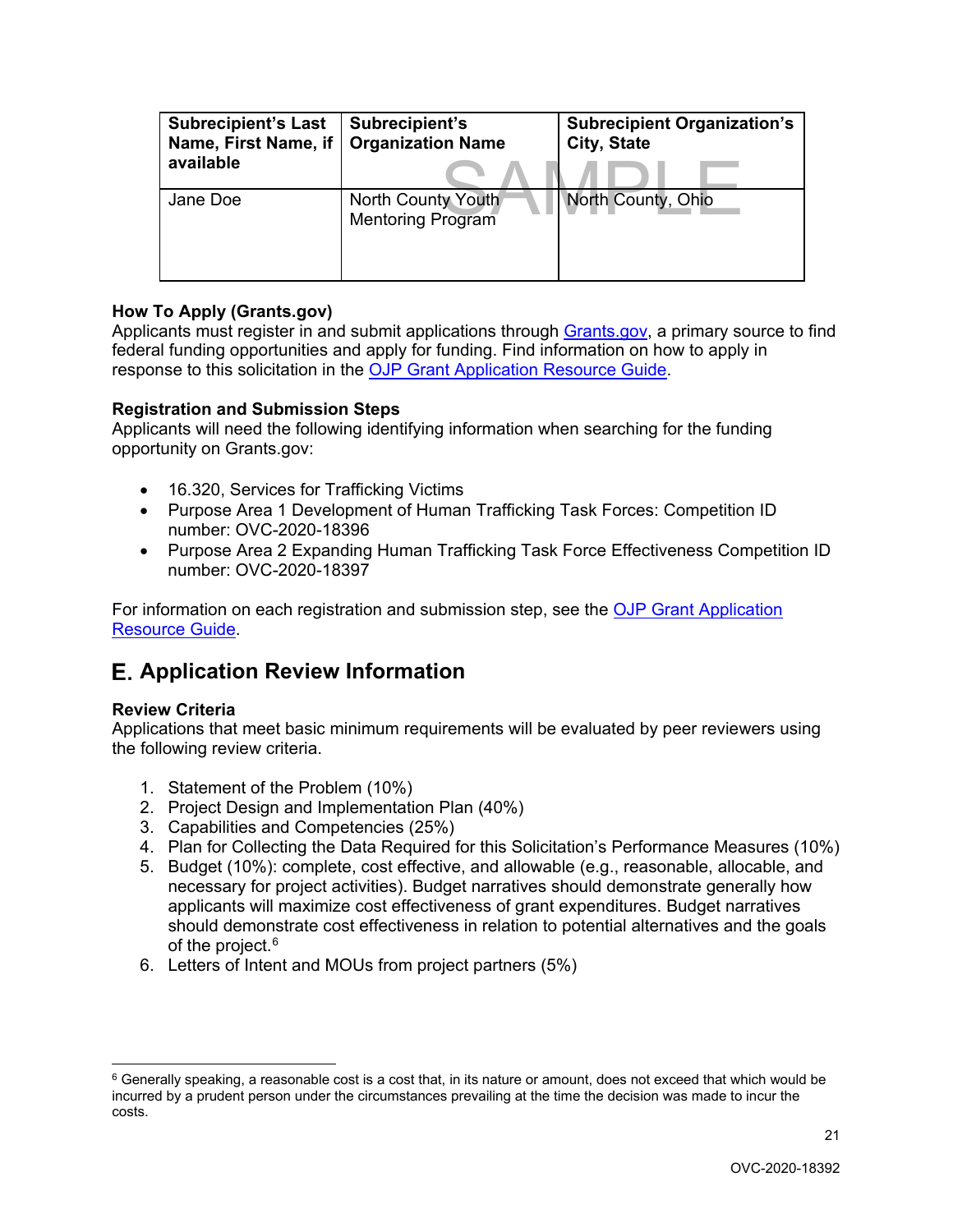#### <span id="page-21-0"></span>**Review Process**

OVC reviews the application to make sure that the information presented is reasonable, understandable, measurable, achievable, and consistent with the solicitation. See the [OJP](https://www.ojp.gov/funding/Apply/Resources/Grant-App-Resource-Guide.htm#applicationReview)  [Grant Application Resource Guide](https://www.ojp.gov/funding/Apply/Resources/Grant-App-Resource-Guide.htm#applicationReview) for information on the application review process for this solicitation.

In addition, if OJP anticipates that an award will exceed \$250,000 in federal funds, OJP also must review and consider any information about the applicant that appears in the non-public segment of the integrity and performance system accessible through SAM (currently, the Federal Awardee Performance and Integrity Information System, FAPIIS).

**Important note on FAPIIS:** An applicant, at its option, may review and comment on any information about itself that currently appears in FAPIIS and was entered by a federal awarding agency. OJP will consider any such comments by the applicant, in addition to the other information in FAPIIS, in its assessment of the risk posed by the applicant.

Absent explicit statutory authorization or written delegation of authority to the contrary, all final award decisions will be made by the Assistant Attorney General, who may take into account not only peer review ratings and OVC recommendations, but also other factors as indicated in this section.

# <span id="page-21-1"></span>**Federal Award Administration Information**

**Please see the [OJP Grant Application Resource Guide](https://ojp.gov/funding/Apply/Resources/Grant-App-Resource-Guide.htm) for information on the following:**

# <span id="page-21-2"></span>**[Federal Award Notices](https://www.ojp.gov/funding/Apply/Resources/Grant-App-Resource-Guide.htm#awardNotices)**

# <span id="page-21-3"></span>**[Administrative, National Policy, and Other Legal Requirements](https://www.ojp.gov/funding/Apply/Resources/Grant-App-Resource-Guide.htm#otherLegalRequirements)**

If selected for funding, in addition to implementing the funded project consistent with the OJPapproved application, the recipient must comply with all award conditions, and all applicable requirements of federal statutes and regulations (including applicable requirements referred to in the assurances and certifications executed in connection with award acceptance).

For additional information on these legal requirements, see the "Administrative, National Policy, and Other Legal Requirements" section in the [OJP Grant Application Resource Guide.](https://www.ojp.gov/funding/Apply/Resources/Grant-App-Resource-Guide.htm#otherLegalRequirements)

# <span id="page-21-4"></span>**[Information Technology \(IT\) Security Clauses](https://www.ojp.gov/funding/Apply/Resources/Grant-App-Resource-Guide.htm#securityClauses)**

#### <span id="page-21-5"></span>**[General Information About Post-Federal Award Reporting Requirements](https://www.ojp.gov/funding/Apply/Resources/Grant-App-Resource-Guide.htm#awardReportingRequirements)**

In addition to the deliverables described in [Section A. Program Description,](#page-6-1) any recipient of an award under this solicitation will be required to submit certain reports and data.

Required reports. Recipients typically must submit quarterly financial reports, semiannual progress reports, final financial and progress reports, and, if applicable, an annual audit report in accordance with the Part 200 Uniform Requirements or specific award conditions. Future awards and fund drawdowns may be withheld if reports are delinquent. (In appropriate cases, OJP may require additional reports.)

See the [OJP Grant Application Resource Guide](https://www.ojp.gov/funding/Apply/Resources/Grant-App-Resource-Guide.htm#awardReportingRequirements) for additional information on specific postaward reporting requirements, including performance measures data.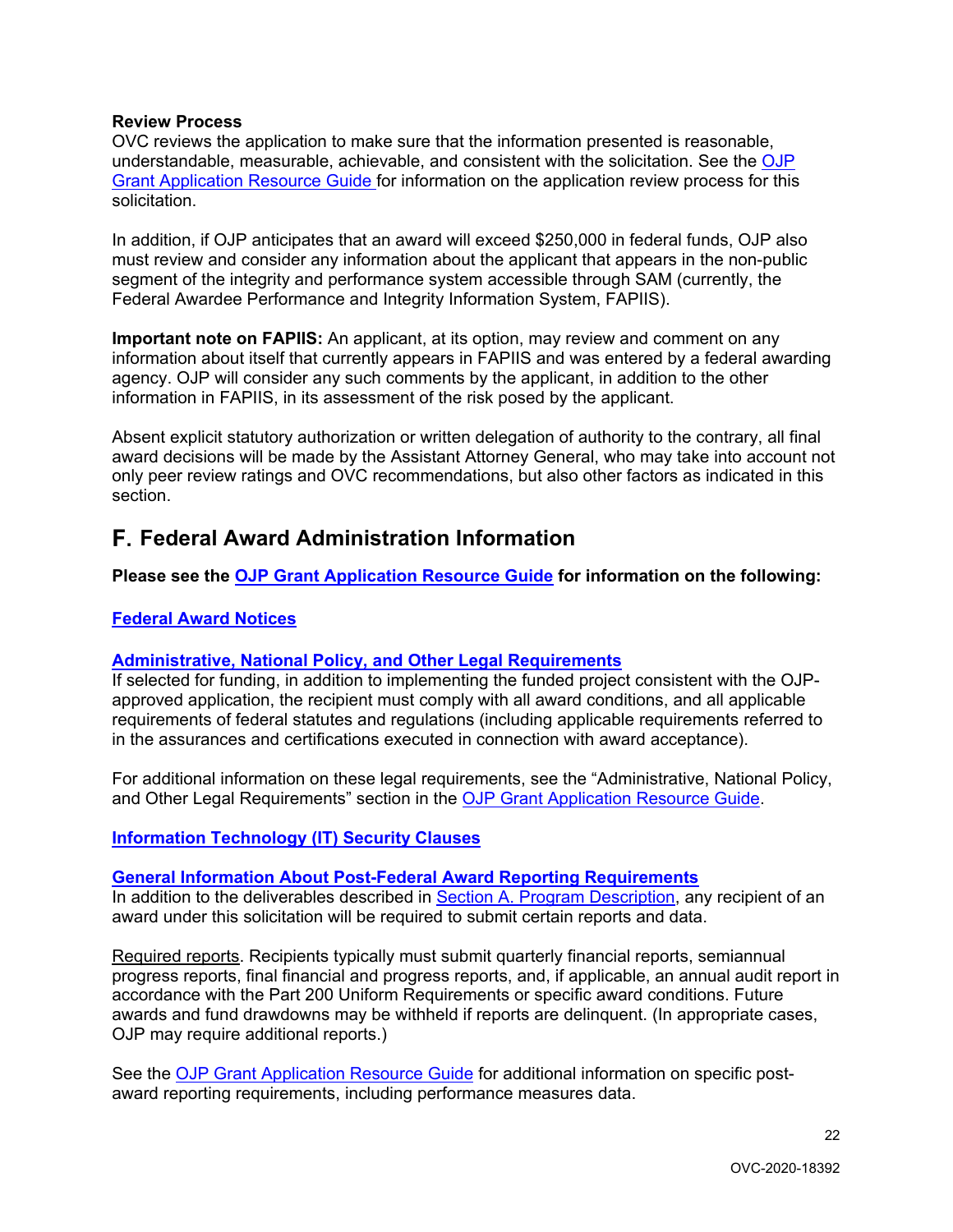# <span id="page-22-0"></span>**Federal Awarding Agency Contact(s)**

For OJP contact(s), see page 2.

For contact information for Grants.gov, see page 2.

# <span id="page-22-1"></span>**Other Information**

**Please see the [OJP Grant Application Resource Guide](https://ojp.gov/funding/Apply/Resources/Grant-App-Resource-Guide.htm) for information on the following:**

- <span id="page-22-2"></span>• **[Freedom of Information and Privacy Act \(5 U.S.C. 552 and 5 U.S.C. 552a\)](https://www.ojp.gov/funding/Apply/Resources/Grant-App-Resource-Guide.htm#foia)**
- <span id="page-22-3"></span>• **[Provide Feedback to OJP](https://www.ojp.gov/funding/Apply/Resources/Grant-App-Resource-Guide.htm#feedback)**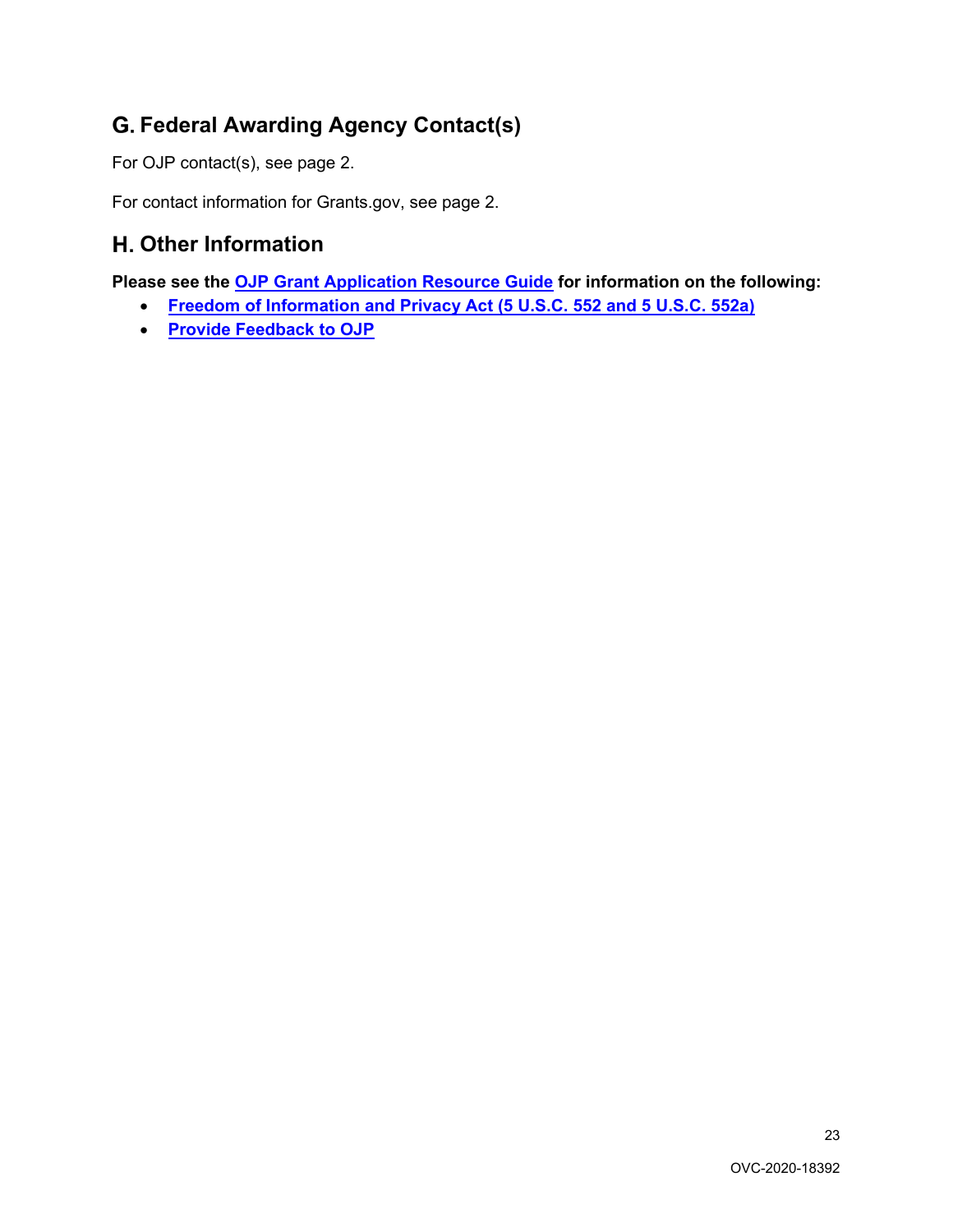<span id="page-23-0"></span>

| <b>Objective</b>                                                                                                                                                                 | <b>Performance Measure(s)</b>                               | <b>Description</b>                                                                                                                                                                                                                                                                                                                                                                                                                                                                     |
|----------------------------------------------------------------------------------------------------------------------------------------------------------------------------------|-------------------------------------------------------------|----------------------------------------------------------------------------------------------------------------------------------------------------------------------------------------------------------------------------------------------------------------------------------------------------------------------------------------------------------------------------------------------------------------------------------------------------------------------------------------|
| Enhance the quality and<br>quantity of services available to<br>assist all victims of human<br>trafficking in achieving their<br>goals, either in-house or<br>through referrals. | Percentage of trafficking victims<br>served.                | Number of trafficking victims<br>served during the performance<br>period, broken down by the type of<br>trafficking (sex, labor, or both sex<br>and labor). This includes NEW<br>clients and existing clients served<br>during the performance period.                                                                                                                                                                                                                                 |
|                                                                                                                                                                                  | Percentage of new trafficking<br>victims served.            | Total number of NEW trafficking<br>victims served for the first time<br>during the performance period.                                                                                                                                                                                                                                                                                                                                                                                 |
|                                                                                                                                                                                  | Number of victim services<br>provided.                      | Total number of services provided<br>to trafficking victims during the<br>performance period, broken down<br>by the type of service (see<br>Appendix $B$ for further detail):<br>• Advocacy and Legal Assistance<br>• Case Management<br>• Client Safety and Well-Being<br>• Education/Employment<br>Assistance<br>• Health-Related Services<br>• Provision of Material and<br><b>Housing Assistance</b><br>• Reunification and Repatriation<br>Assistance<br>• Other Support Services |
|                                                                                                                                                                                  | Percentage of trafficking victims<br>referred for services. | Total number of victims referred to<br>partners for services.                                                                                                                                                                                                                                                                                                                                                                                                                          |
| Work in collaboration with<br>federal, state, and local law<br>enforcement, local service                                                                                        | Number of collaborative<br>partners providing services.     | Number of collaborative partners<br>providing services.                                                                                                                                                                                                                                                                                                                                                                                                                                |
| providers, and community- and<br>faith-based organizations to<br>ensure trafficking victims are<br>identified and referred for<br>appropriate services.                          | Number of human trafficking<br>victims identified.          | Number of human trafficking<br>victims identified.                                                                                                                                                                                                                                                                                                                                                                                                                                     |
| Conduct training for<br>professionals to improve their<br>ability to identify and respond to                                                                                     | Number of training events<br>conducted.                     | Number of training events<br>conducted.                                                                                                                                                                                                                                                                                                                                                                                                                                                |
| victims.                                                                                                                                                                         | Number of participants who<br>attended training.            | Number of participants who<br>attended training.                                                                                                                                                                                                                                                                                                                                                                                                                                       |

# **Appendix A: Performance Measures Table for Victim Service Providers**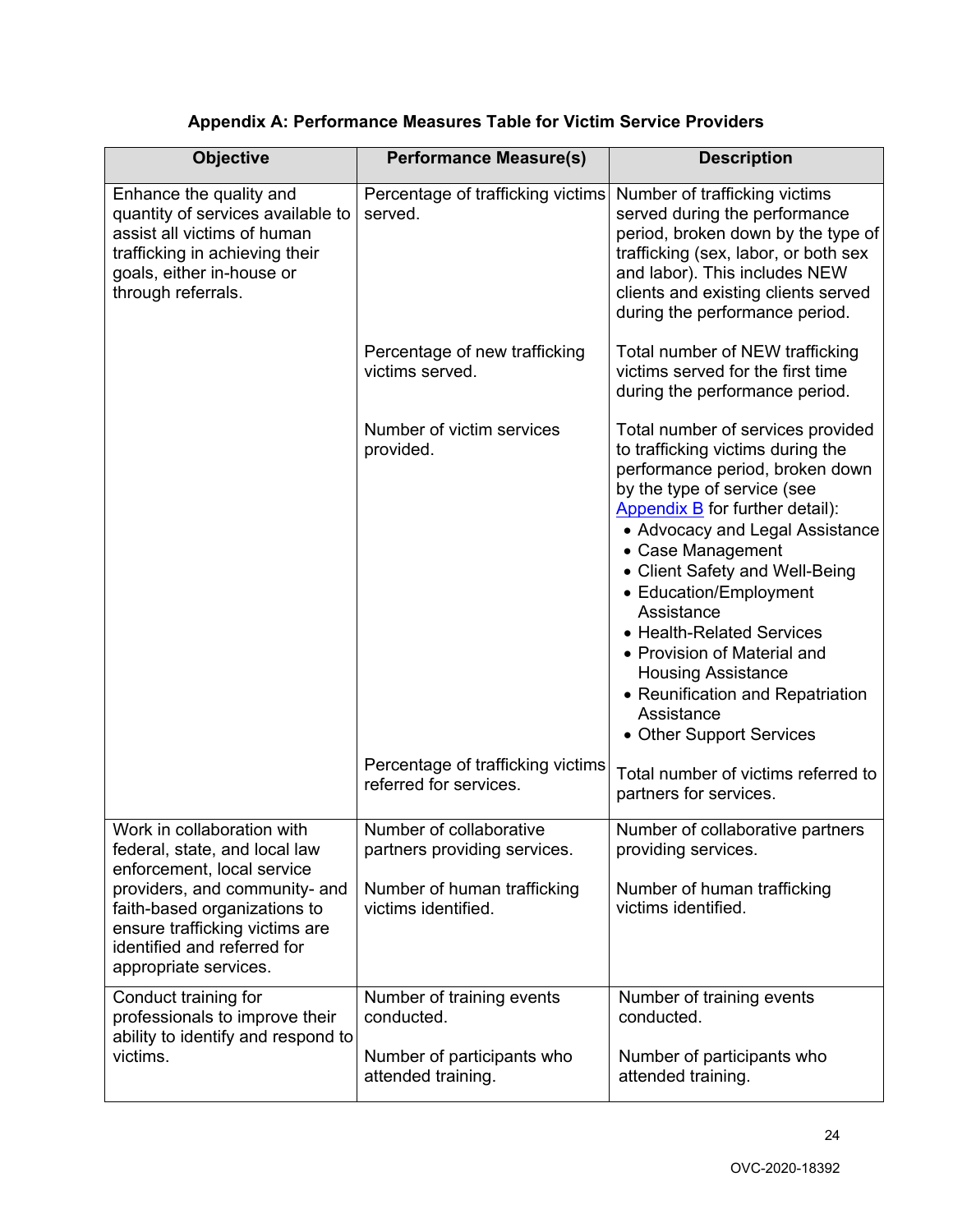# **Appendix B: Service Categories in TIMS**

<span id="page-24-0"></span>

| <b>Type of Service</b>                                        | <b>Service Provision Terms</b>                                                                                                                                                                           |  |  |
|---------------------------------------------------------------|----------------------------------------------------------------------------------------------------------------------------------------------------------------------------------------------------------|--|--|
| <b>Advocacy and Legal</b><br>Assistance                       | Criminal Justice System-Based Advocacy<br>п<br><b>Legal Services</b>                                                                                                                                     |  |  |
| <b>Client Coordination</b>                                    | <b>Client Intake</b><br>٠<br><b>Client Orientation</b><br>$\blacksquare$<br><b>Ongoing Case Management</b><br>٠<br>Social Service Advocacy and Explanation of<br>٠<br>Benefits/Entitlements/Availability |  |  |
| <b>Client Safety and Well-Being</b>                           | <b>Crisis Intervention</b><br>$\blacksquare$<br>Emotional/Moral Support (Informal Counseling)<br>٠<br>Mental Health Treatment (Emergency and Long-Term)<br>٠<br><b>Protection/Safety Planning</b><br>٠   |  |  |
| <b>Education/ Employment</b><br>Assistance                    | Education<br>٠<br><b>Employment Assistance</b><br>$\blacksquare$                                                                                                                                         |  |  |
| <b>Health-Related Services</b>                                | Dental (Emergency and Long-Term)<br>٠<br>Medical Care (Emergency and Long-Term)<br>٠<br><b>Substance Abuse Treatment</b><br>$\blacksquare$                                                               |  |  |
| <b>Provision of Material and</b><br><b>Housing Assistance</b> | Childcare<br>$\blacksquare$<br><b>Financial Assistance</b><br>٠<br>Housing/Shelter Advocacy<br>٠<br><b>Housing/Shelter Assistance</b><br>$\blacksquare$<br><b>Personal Items</b><br>$\blacksquare$       |  |  |
| <b>Reunification and</b><br><b>Repatriation Assistance</b>    | <b>Family Reunification</b><br>п<br>Repatriation<br>П                                                                                                                                                    |  |  |
| <b>Support Services</b>                                       | Interpreter/Translator<br>$\blacksquare$<br>Transportation<br>٠                                                                                                                                          |  |  |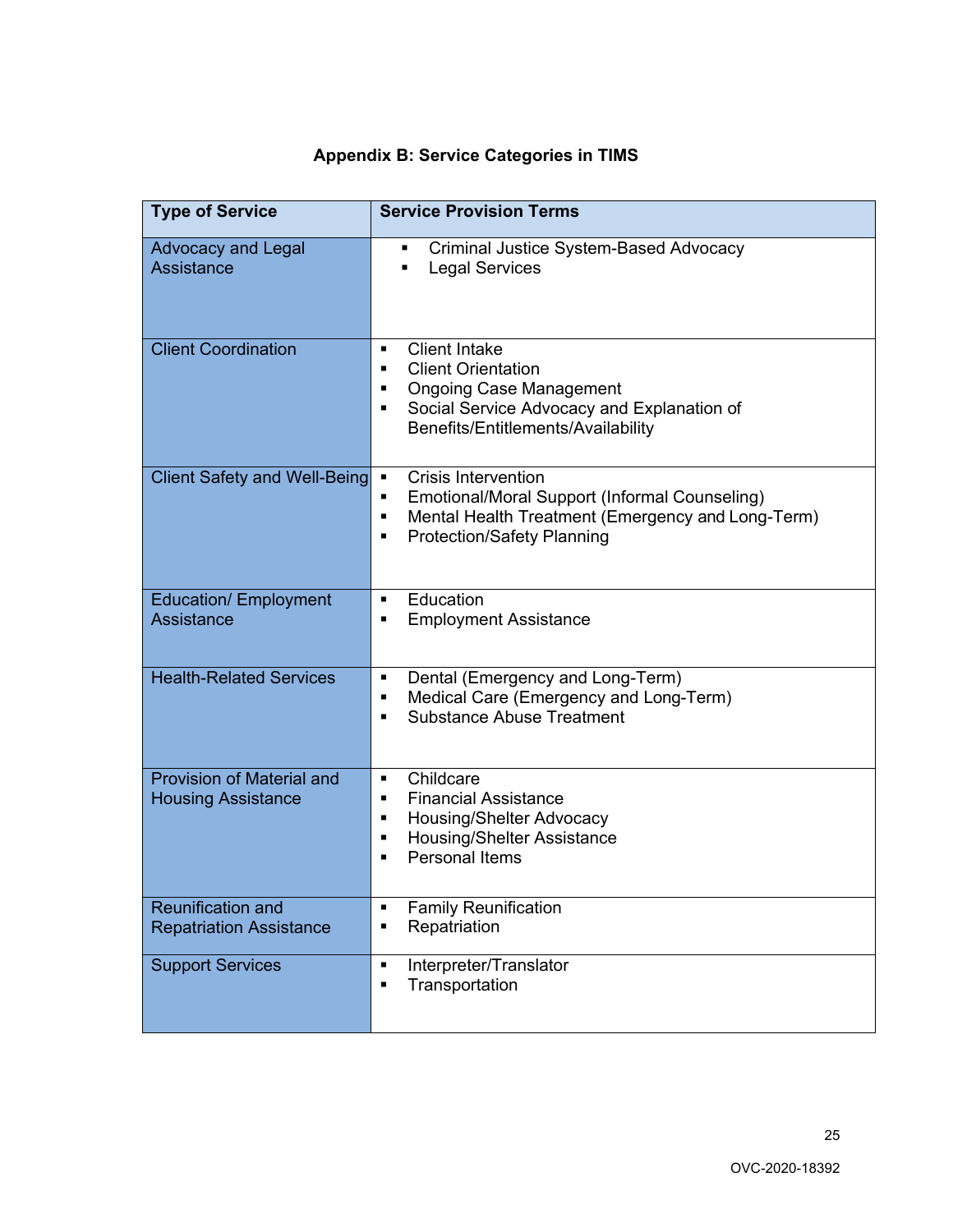#### **Appendix C: Application Checklist OVC FY 2020 Enhanced Colaboraitve Model Task Force to Combat Human Trafficking**

<span id="page-25-0"></span>This application checklist has been created as an aid in developing an application.

# **What an Applicant Should Do:**

|                                                                            | Acquire a DUNS Number                                                          |                                            |  |
|----------------------------------------------------------------------------|--------------------------------------------------------------------------------|--------------------------------------------|--|
|                                                                            |                                                                                | (see OJP Grant Application Resource Guide) |  |
|                                                                            | Acquire or renew registration with SAM                                         | (see OJP Grant Application Resource Guide) |  |
|                                                                            | To Register with Grants.gov:                                                   |                                            |  |
|                                                                            | Acquire AOR and Grants.gov username/password                                   |                                            |  |
|                                                                            |                                                                                | (see OJP Grant Application Resource Guide) |  |
|                                                                            | Acquire AOR confirmation from the E-Biz POC                                    |                                            |  |
|                                                                            |                                                                                | (see OJP Grant Application Resource Guide) |  |
|                                                                            | To Find Funding Opportunity:                                                   |                                            |  |
|                                                                            | Search for the Funding Opportunity on Grants.gov                               |                                            |  |
|                                                                            |                                                                                | (see OJP Grant Application Resource Guide) |  |
| П                                                                          | Select the correct Competition ID                                              | (see page 21)                              |  |
|                                                                            | Access Funding Opportunity and Application Package                             |                                            |  |
|                                                                            |                                                                                | (see OJP Grant Application Resource Guide) |  |
|                                                                            | Sign up for Grants.gov email notifications (optional)                          |                                            |  |
|                                                                            |                                                                                | (see OJP Grant Application Resource Guide) |  |
|                                                                            | Read Important Notice: Applying for Grants in Grants.gov                       |                                            |  |
| П                                                                          | Read OJP policy and guidance on conference approval, planning, and reporting   |                                            |  |
|                                                                            | available at ojp.gov/financialguide/DOJ/PostawardRequirements/chapter3.10a.htm |                                            |  |
|                                                                            |                                                                                | (see OJP Grant Application Resource Guide) |  |
| After Application Submission, Receive Grants.gov Email Notifications That: |                                                                                |                                            |  |
| (1) application has been received,                                         |                                                                                |                                            |  |
|                                                                            |                                                                                |                                            |  |

 $\Box$  (2) application has either been successfully validated or rejected with errors

(see [OJP Grant Application Resource Guide\)](https://www.ojp.gov/funding/Apply/Resources/Grant-App-Resource-Guide.htm#submissionSteps)

*If No Grants.gov Receipt, and Validation or Error Notifications Are Received:*

□ Contact OVC regarding experiencing technical difficulties (see page 2)

# **Overview of Post-Award Legal Requirements**:

□ Review the "Overview of Legal Requirements Generally Applicable to OJP Grants and [Cooperative Agreements - FY 2020 Awards"](https://www.ojp.gov/funding/Explore/LegalOverview2020/index.htm) in the [OJP Funding Resource Center.](https://www.ojp.gov/funding/index.htm)

#### **Scope Requirement:**

 $\Box$  The federal amount requested is within the allowable limit of \$900,000.

**Eligibility Requirement:** For eligibility information, see the title page.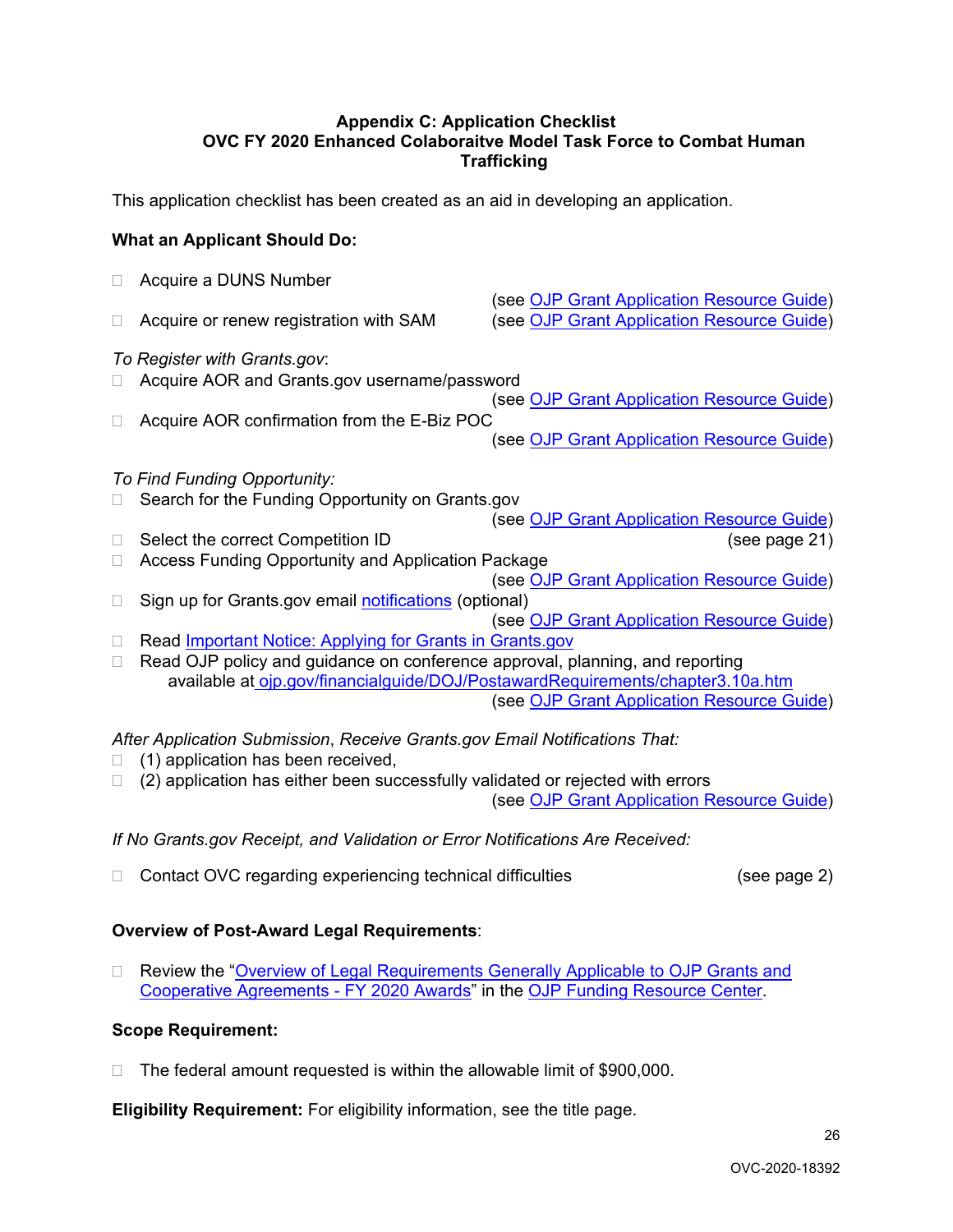# **What an Application Should Include:**

|        | The following items are critical application elements required to pass Basic Minimum<br>Requirements review. An application that OJP determines does not include the application<br>elements that must be included in the application submission in order for the application to<br>meet the basic minimum requirements, will neither proceed to peer review, nor receive<br>further consideration. |                                                                                          |  |
|--------|-----------------------------------------------------------------------------------------------------------------------------------------------------------------------------------------------------------------------------------------------------------------------------------------------------------------------------------------------------------------------------------------------------|------------------------------------------------------------------------------------------|--|
|        | <b>Identical Project Abstracts</b><br>$\Box$                                                                                                                                                                                                                                                                                                                                                        | (see page 12)                                                                            |  |
|        | <b>Identical Program Narratives</b><br>$\Box$                                                                                                                                                                                                                                                                                                                                                       | (see page 12)                                                                            |  |
|        | <b>Identical Training Plans</b><br>$\Box$                                                                                                                                                                                                                                                                                                                                                           | (see page 12)                                                                            |  |
|        | <b>Identical Time-Task Plans</b><br>$\Box$                                                                                                                                                                                                                                                                                                                                                          | (see page 12)                                                                            |  |
|        | Individualized, separate Budget Detail Worksheets and Budget Narratives<br>$\Box$                                                                                                                                                                                                                                                                                                                   |                                                                                          |  |
|        |                                                                                                                                                                                                                                                                                                                                                                                                     | (see OJP Grant Application Resource Guide)                                               |  |
|        | Identical Letter(s) of Intent<br>$\Box$                                                                                                                                                                                                                                                                                                                                                             | (see page 18)                                                                            |  |
|        | <b>Identical Task Force MOUs</b><br>$\Box$                                                                                                                                                                                                                                                                                                                                                          | (see page 18)                                                                            |  |
|        |                                                                                                                                                                                                                                                                                                                                                                                                     |                                                                                          |  |
|        | Application for Federal Assistance (SF-424)                                                                                                                                                                                                                                                                                                                                                         | (see OJP Grant Application Resource Guide)                                               |  |
| □      | Project Abstract*                                                                                                                                                                                                                                                                                                                                                                                   | (see page 13)                                                                            |  |
| $\Box$ | Program Narrative*                                                                                                                                                                                                                                                                                                                                                                                  | (see page 13)                                                                            |  |
|        | <b>Statement of the Problem</b><br>П                                                                                                                                                                                                                                                                                                                                                                | (see page 13)                                                                            |  |
|        | <b>Project Design and Implementation Plan</b><br>П                                                                                                                                                                                                                                                                                                                                                  | (see page 14)                                                                            |  |
|        | <b>Capabilities and Competencies</b><br>$\Box$                                                                                                                                                                                                                                                                                                                                                      | (see page 15)                                                                            |  |
|        | П                                                                                                                                                                                                                                                                                                                                                                                                   | Plan for Collecting the Data Required for this Solicitation's Performance Measures       |  |
|        |                                                                                                                                                                                                                                                                                                                                                                                                     | (see page 15)                                                                            |  |
|        |                                                                                                                                                                                                                                                                                                                                                                                                     |                                                                                          |  |
| $\Box$ |                                                                                                                                                                                                                                                                                                                                                                                                     | Budget Detail Worksheet (including Narrative)*(see OJP Grant Application Resource Guide) |  |
| □      |                                                                                                                                                                                                                                                                                                                                                                                                     | Indirect Cost Rate Agreement (if applicable) (see OJP Grant Application Resource Guide)  |  |
| $\Box$ | Financial Management and System of Internal Controls Questionnaire                                                                                                                                                                                                                                                                                                                                  |                                                                                          |  |
|        |                                                                                                                                                                                                                                                                                                                                                                                                     | (see OJP Grant Application Resource Guide)                                               |  |
|        |                                                                                                                                                                                                                                                                                                                                                                                                     |                                                                                          |  |
| П      | Disclosure of Lobbying Activities (SF-LLL)                                                                                                                                                                                                                                                                                                                                                          | (see OJP Grant Application Resource Guide)                                               |  |
|        |                                                                                                                                                                                                                                                                                                                                                                                                     |                                                                                          |  |
| □      | Applicant Disclosure of Pending Applications                                                                                                                                                                                                                                                                                                                                                        | (see OJP Grant Application Resource Guide)                                               |  |
| $\Box$ | Applicant Disclosure and Justification – DOJ High Risk Grantees (if applicable)                                                                                                                                                                                                                                                                                                                     |                                                                                          |  |
|        |                                                                                                                                                                                                                                                                                                                                                                                                     | (see OJP Grant Application Resource Guide)                                               |  |
|        |                                                                                                                                                                                                                                                                                                                                                                                                     |                                                                                          |  |
| □      | Tribal Authorizing Resolution (if applicable)*                                                                                                                                                                                                                                                                                                                                                      | (see OJP Grant Application Resource Guide)                                               |  |
|        |                                                                                                                                                                                                                                                                                                                                                                                                     |                                                                                          |  |
|        | Disclosure of Process Related to Executive Compensation                                                                                                                                                                                                                                                                                                                                             |                                                                                          |  |

(see [OJP Grant Application Resource Guide\)](https://www.ojp.gov/funding/Apply/Resources/Grant-App-Resource-Guide.htm#processDisclosure)

27